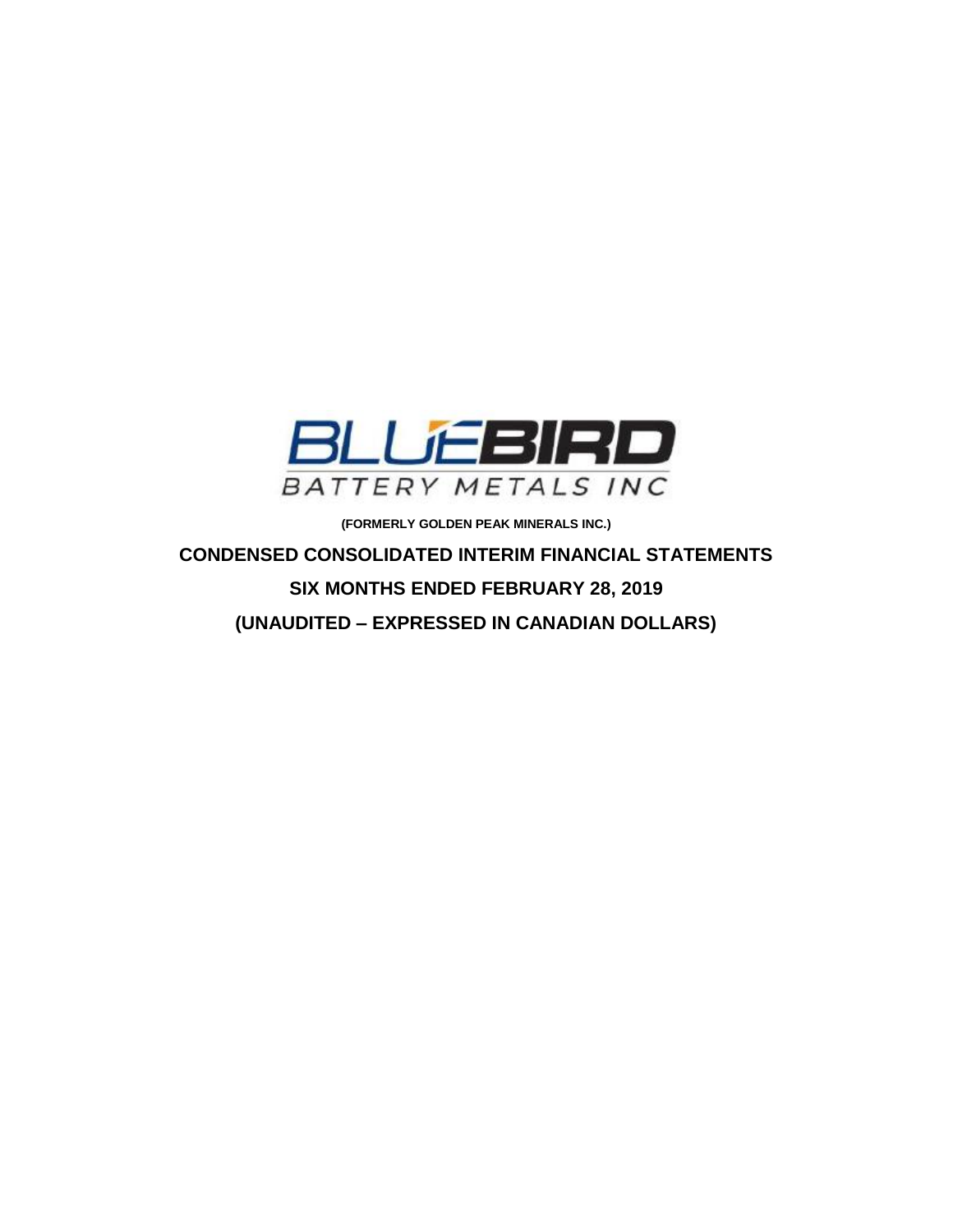# **NOTICE OF NO AUDITOR REVIEW OF CONDENSED CONSOLIDATED INTERIM FINANCIAL STATEMENTS**

Under National Instrument 51-102, Part 4, subsection 4.3(3) (a), if an auditor has not performed a review of the condensed consolidated interim financial statements, they must be accompanied by a notice indicating that the condensed consolidated interim financial statements have not been reviewed by an auditor.

The accompanying unaudited condensed consolidated interim financial statements of the Company have been prepared by and are the responsibility of the Company's management.

The Company's independent auditor has not performed a review of these condensed consolidated interim financial statements in accordance with standards established by the Chartered Professional Accountants of Canada for a review of condensed consolidated interim financial statements by an entity's auditor.

April 29, 2019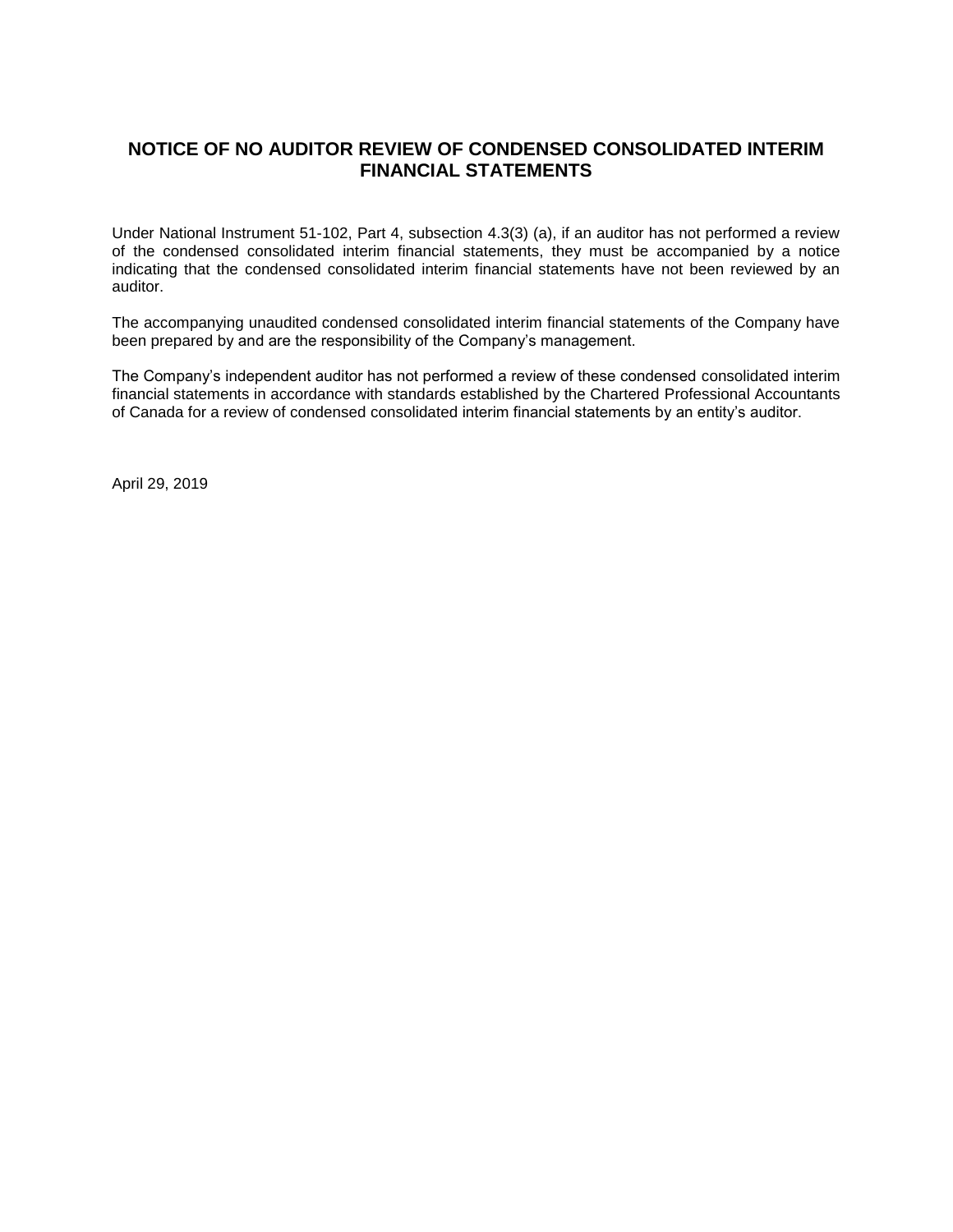#### **BLUEBIRD BATTERY METALS INC. (formerly Golden Peak Minerals Inc.) Condensed Consolidated Interim Statements of Financial Position (Unaudited – Expressed in Canadian Dollars)**

|                                                                                                                                   |                | February 28,<br>2019 |                | August 31,<br>2018 |
|-----------------------------------------------------------------------------------------------------------------------------------|----------------|----------------------|----------------|--------------------|
| <b>ASSETS</b>                                                                                                                     |                |                      |                |                    |
| Current                                                                                                                           |                |                      |                |                    |
| Cash                                                                                                                              | $\mathfrak{S}$ | 23,707               | \$.            | 260,836            |
| Amounts receivable                                                                                                                |                | 20,042               |                | 81,845             |
| Prepaid expenses                                                                                                                  |                | 26,864               |                | 79,536             |
|                                                                                                                                   |                | 70,613               |                | 422,217            |
| Exploration and evaluation assets (Notes 6 and 7)                                                                                 |                | 3,518,566            |                | 2,413,801          |
|                                                                                                                                   | \$             | 3,589,179            | \$             | 2,836,018          |
| <b>LIABILITIES AND SHAREHOLDERS' EQUITY</b><br><b>Liabilities</b><br>Current<br>Accounts payable and accrued liabilities (Note 7) | \$             | 649,007              | $\mathfrak{S}$ | 419,643            |
| Loan payable (Note 7)                                                                                                             |                | 100,000              |                |                    |
|                                                                                                                                   |                | 749,007              |                | 419,643            |
| <b>Shareholders' Equity</b>                                                                                                       |                |                      |                |                    |
| Share capital (Note 8)                                                                                                            |                | 11,990,508           |                | 10,781,930         |
| Contributed surplus                                                                                                               |                | 1,648,573            |                | 1,268,708          |
| <b>Deficit</b>                                                                                                                    |                | (10,802,145)         |                | (9,636,636)        |
| Accumulated other comprehensive income - Cumulative translation<br>adjustments                                                    |                | 3,236                |                | 2,373              |
|                                                                                                                                   |                | 2,840,172            |                | 2,416,375          |
|                                                                                                                                   | \$             | 3,589,179            | \$             | 2,836,018          |

Going Concern (Note 2) Commitments (Note 6) Subsequent Events (Note 12)

Authorized for issuance on behalf of the Board on April 29, 2019:

 *"Leigh Hughes"* Director

 *"Wesley Hanson"* Director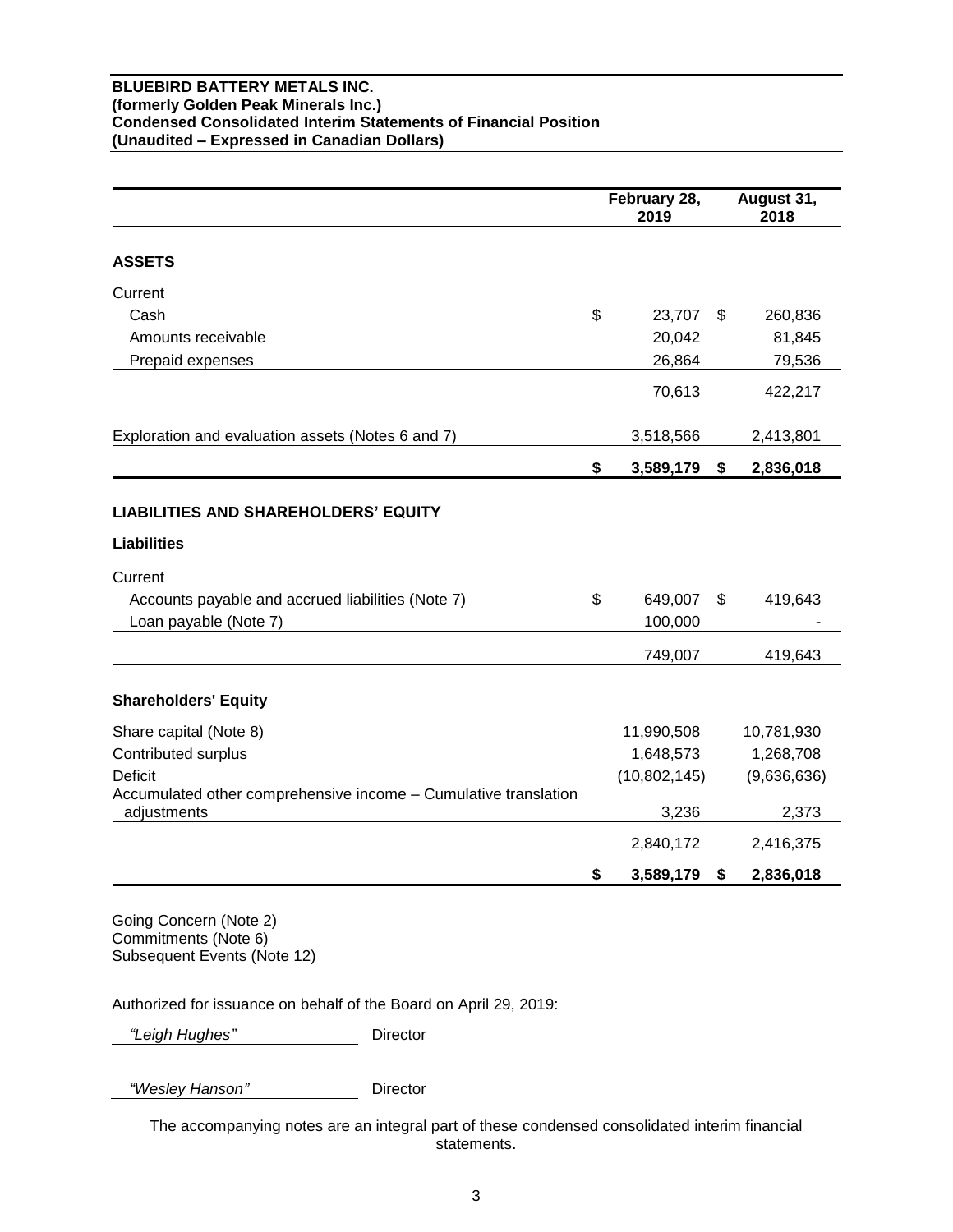#### **BLUEBIRD BATTERY METALS INC. (formerly Golden Peak Minerals Inc.) Condensed Consolidated Interim Statements of Comprehensive Loss (Unaudited – Expressed in Canadian Dollars)**

|                                                                                                                     | <b>Three Months Ended</b> |  | <b>Six Months Ended</b> |                      |  |                               |
|---------------------------------------------------------------------------------------------------------------------|---------------------------|--|-------------------------|----------------------|--|-------------------------------|
|                                                                                                                     | February 28,<br>2019      |  | February 28,<br>2018    | February 28,<br>2019 |  | February 28,<br>2018          |
| <b>Expenses</b>                                                                                                     |                           |  |                         |                      |  |                               |
| Consulting fees (Note 7)                                                                                            | \$<br>94,000 \$           |  | 219,917 \$              | 250,188 \$           |  | 322,444                       |
| Foreign exchange loss                                                                                               | 25,295                    |  |                         | 15,450               |  |                               |
| Management fees (Note 7)                                                                                            | 85,000                    |  | 20,000                  | 182,500              |  | 35,000                        |
| Office and general (Note 7)                                                                                         | 7,696                     |  | 7,120                   | 22,728               |  | 14,405                        |
| Professional fees                                                                                                   | 14,769                    |  | 12,218                  | 60,549               |  | 12,218                        |
| Rent (Note 7)                                                                                                       | 9.000                     |  | 9,000                   | 18,000               |  | 18,000                        |
| Share-based payments (Notes 7 and 8)                                                                                | 423,555                   |  |                         | 467,752              |  |                               |
| Shareholder communications and investor relations                                                                   | 53,987                    |  | 910                     | 95,898               |  | 9,145                         |
| Transfer agent and filing fees                                                                                      | 9,557                     |  | 9,682                   | 12,775               |  | 12,234                        |
| Travel                                                                                                              | 21,150                    |  | 1,452                   | 39,669               |  | 1,452                         |
| <b>Loss Before Other Items</b>                                                                                      | (744,009)                 |  | (280, 299)              | (1, 165, 509)        |  | (424, 898)                    |
| <b>Other Items</b><br>Impairment of exploration and evaluation assets<br>(Note 6)<br>Other income<br>Part XII.6 tax |                           |  | (3,933,922)             |                      |  | (3,933,922)<br>25,338<br>(57) |
|                                                                                                                     |                           |  | (3,933,922)             |                      |  | (3,908,641)                   |
| <b>Net Loss for the Period</b>                                                                                      | (744,009)                 |  | (4,214,221)             | (1, 165, 509)        |  | (4, 333, 539)                 |
| <b>Other Comprehensive Income</b><br>Items that may be reclassified subsequently to income<br>or loss:              |                           |  |                         |                      |  |                               |
| Exchange difference on translating foreign<br>operations                                                            | 4,286                     |  |                         | 863                  |  |                               |
| <b>Comprehensive Loss for the Period</b>                                                                            | \$<br>$(739, 723)$ \$     |  | $(4,214,221)$ \$        | $(1, 164, 646)$ \$   |  | (4, 333, 539)                 |
| Loss per Share - Basic and Diluted                                                                                  | \$<br>$(0.02)$ \$         |  | $(0.23)$ \$             | $(0.03)$ \$          |  | (0.24)                        |
| <b>Weighted Average Number of Common Shares</b><br>Outstanding                                                      | 46,869,646                |  | 18,246,186              | 45,736,296           |  | 18,246,186                    |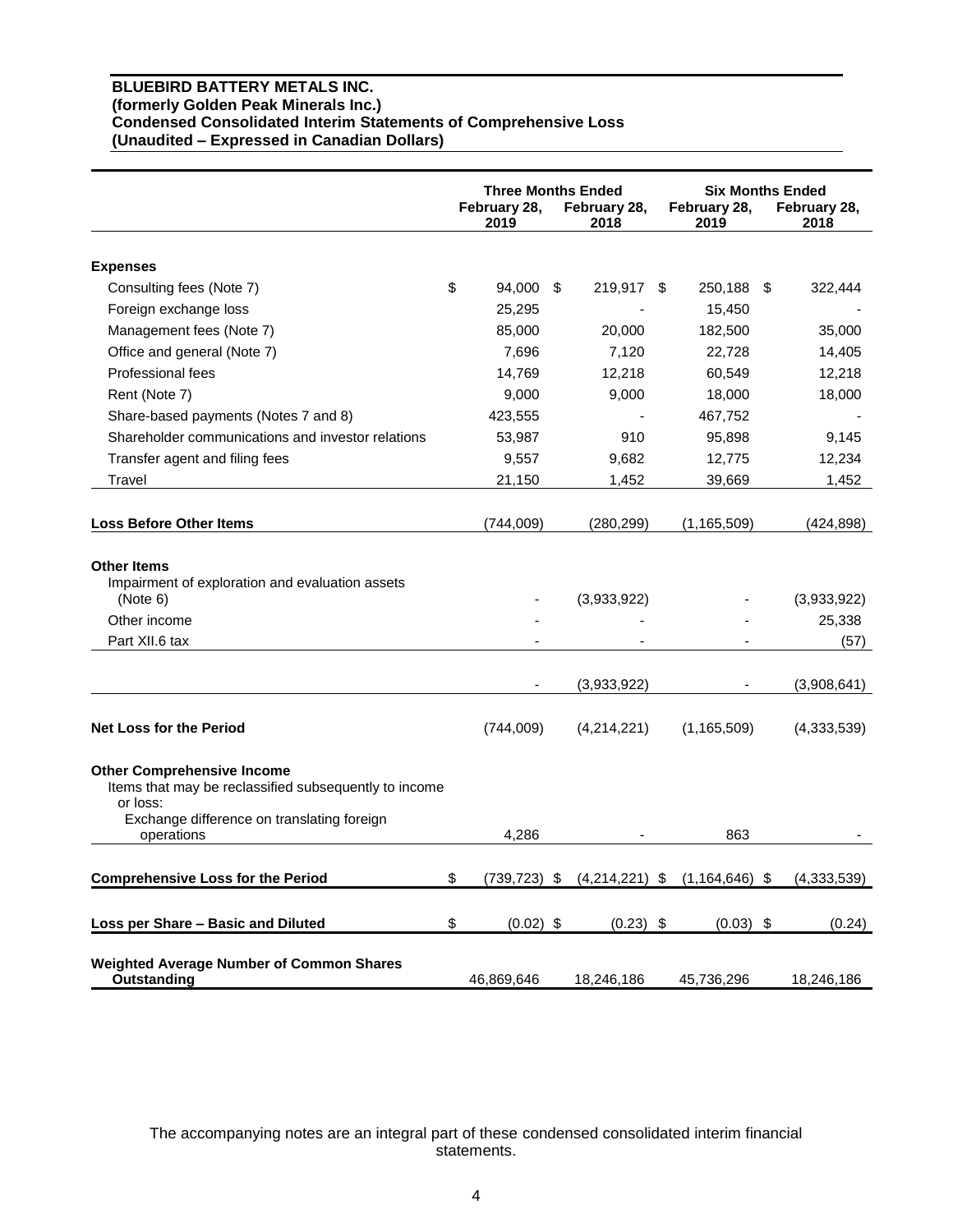#### **BLUEBIRD BATTERY METALS INC. (formerly Golden Peak Minerals Inc.) Condensed Consolidated Interim Statements of Changes in Equity (Unaudited – Expressed in Canadian Dollars)**

|                                                                 |                            | <b>Share Capital</b> |                                             |                               |                     |                                                        |                 |  |
|-----------------------------------------------------------------|----------------------------|----------------------|---------------------------------------------|-------------------------------|---------------------|--------------------------------------------------------|-----------------|--|
|                                                                 | Number of<br><b>Shares</b> | <b>Share Capital</b> | <b>Obligation to</b><br><b>Issue Shares</b> | Contributed<br><b>Surplus</b> | <b>Deficit</b>      | <b>Accumulated</b><br>Other<br>Comprehensive<br>Income | <b>Total</b>    |  |
| Balance, August 31, 2017                                        | 17,855,453                 | \$<br>6,644,799      | \$                                          | 839,716<br>\$                 | (3,336,391)<br>S    | \$                                                     | \$<br>4,148,124 |  |
| Private placements                                              | 14,144,546                 | 1,697,346            | $\blacksquare$                              |                               |                     |                                                        | 1,697,346       |  |
| Share issuance costs                                            |                            | (145, 137)           |                                             | 51,986                        |                     |                                                        | (93, 151)       |  |
| Obligation to issue shares                                      |                            |                      | 511,500                                     |                               |                     |                                                        | 511,500         |  |
| Net loss for the period                                         |                            |                      |                                             |                               | (4,333,539)         |                                                        | (4, 333, 539)   |  |
| Balance, February 28, 2018<br>Shares issued for exploration and | 31,999,999                 | 8,197,008            | 511,500                                     | 891,702                       | (7,669,930)         |                                                        | 1,930,280       |  |
| evaluation assets                                               | 6,611,058                  | 1,896,707            | (511,500)                                   |                               |                     | $\blacksquare$                                         | 1,385,207       |  |
| Warrants exercised                                              | 3,890,992                  | 688,215              | $\blacksquare$                              |                               |                     |                                                        | 688,215         |  |
| Stock options granted                                           |                            |                      |                                             | 377,006                       |                     |                                                        | 377,006         |  |
| Net loss for the period<br>Exchange difference on translating   |                            |                      |                                             |                               | (1,966,706)         |                                                        | (1,966,706)     |  |
| foreign operations                                              |                            |                      |                                             |                               |                     | 2,373                                                  | 2,373           |  |
| Balance, August 31, 2018<br>Shares issued for exploration and   | 42,502,049                 | 10,781,930           | $\blacksquare$                              | 1,268,708                     | (9,636,636)         | 2,373                                                  | 2,416,375       |  |
| evaluation assets                                               | 1,633,631                  | 514,594              | $\blacksquare$                              |                               |                     |                                                        | 514,594         |  |
| Warrants exercised                                              | 2,839,366                  | 486,097              |                                             |                               |                     |                                                        | 486,097         |  |
| Stock options exercised                                         | 600,000                    | 207,887              |                                             | (87, 887)                     |                     |                                                        | 120,000         |  |
| Stock options granted                                           |                            |                      |                                             | 467,752                       |                     |                                                        | 467,752         |  |
| Net loss for the period<br>Exchange difference on translating   |                            |                      |                                             |                               | (1, 165, 509)       |                                                        | (1, 165, 509)   |  |
| foreign operations                                              |                            |                      |                                             |                               |                     | 863                                                    | 863             |  |
| Balance, February 28, 2019                                      | 47,575,046                 | 11,990,508<br>\$     | \$                                          | 1,648,573<br>S                | (10, 802, 145)<br>S | 3,236<br>\$                                            | 2,840,172<br>\$ |  |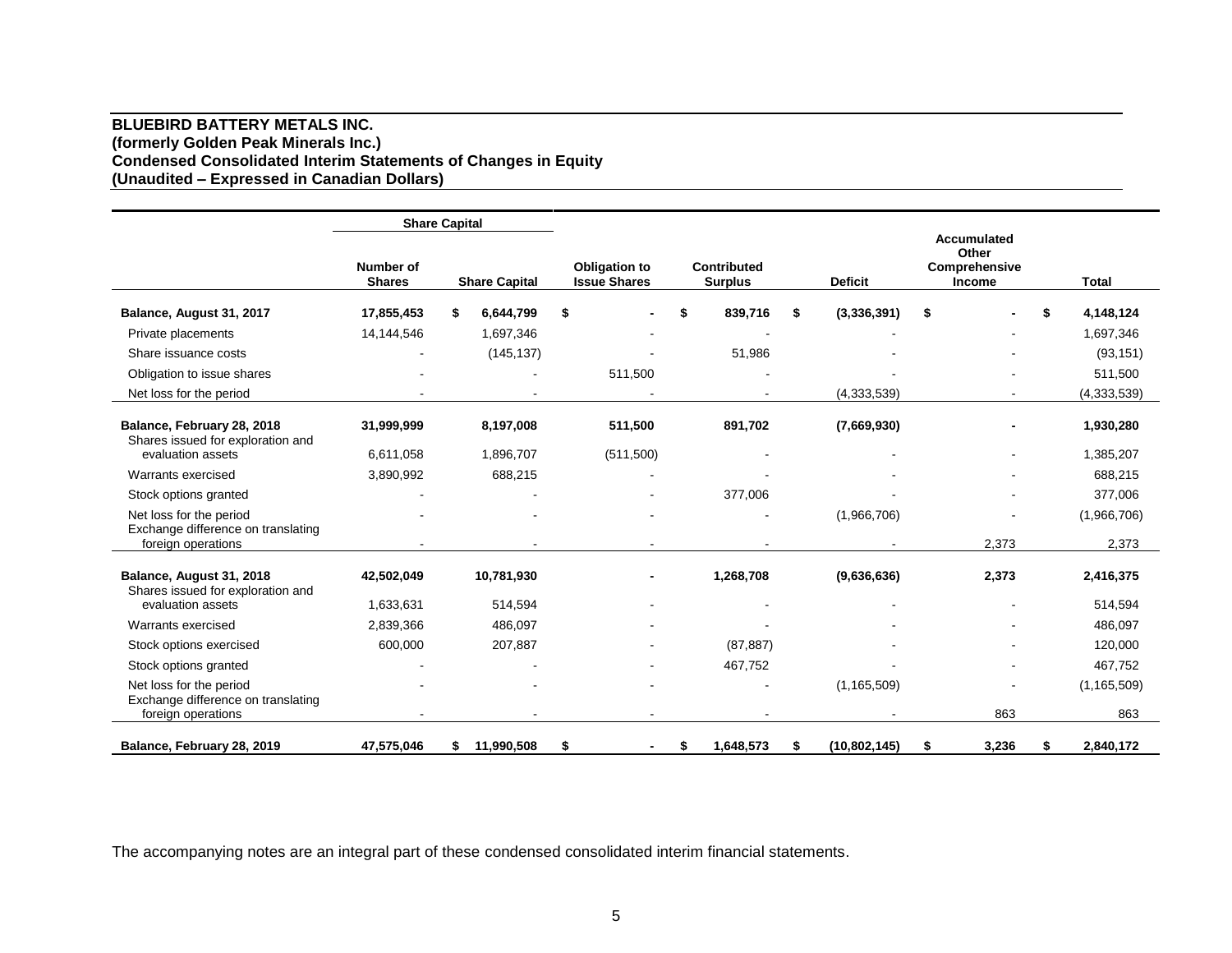#### **BLUEBIRD BATTERY METALS INC. (formerly Golden Peak Minerals Inc.) Condensed Consolidated Interim Statements of Cash Flows For the Six Months Ended (Unaudited – Expressed in Canadian Dollars)**

|                                                                                                                                           | February 28,<br>2019     | February 28,<br>2018 |
|-------------------------------------------------------------------------------------------------------------------------------------------|--------------------------|----------------------|
| <b>Operating Activities</b>                                                                                                               |                          |                      |
| Net loss for the period                                                                                                                   | \$<br>$(1, 165, 509)$ \$ | (4,333,539)          |
| Items not involving cash:                                                                                                                 |                          |                      |
| Impairment of exploration and evaluation assets                                                                                           |                          | 3,933,922            |
| Share-based payments                                                                                                                      | 467,752                  |                      |
| Other income                                                                                                                              |                          | (25, 338)            |
| Changes in non-cash working capital balances:                                                                                             |                          |                      |
| Amounts receivable                                                                                                                        | 61,803                   | 29,295               |
| Prepaid expenses                                                                                                                          | 52,672                   | (29, 292)            |
| Accounts payable and accrued liabilities                                                                                                  | 281,146                  | 131,721              |
| <b>Cash Used in Operating Activities</b>                                                                                                  | (302, 136)               | (293, 231)           |
| <b>Investing Activity</b>                                                                                                                 |                          |                      |
| Exploration and evaluation asset expenditures, net                                                                                        | (641,090)                | (129,530)            |
| <b>Cash Used in Investing Activity</b>                                                                                                    | (641,090)                | (129, 530)           |
|                                                                                                                                           |                          |                      |
| <b>Financing Activities</b><br>Shares issued for cash                                                                                     |                          |                      |
|                                                                                                                                           | 606,097                  | 1,697,346            |
| Share issuance costs                                                                                                                      |                          | (93, 151)            |
| Proceeds from loan payable                                                                                                                | 100,000                  |                      |
| <b>Cash Provided by Financing Activities</b>                                                                                              | 706,097                  | 1,604,195            |
| <b>Change in Cash</b>                                                                                                                     | (237, 129)               | 1,181,434            |
| <b>Cash, Beginning of Period</b>                                                                                                          | 260,836                  | 178,018              |
| <b>Cash, End of Period</b>                                                                                                                | \$<br>23,707<br>\$       | 1,359,452            |
|                                                                                                                                           |                          |                      |
| <b>Non-cash Transactions and Supplemental Disclosures</b>                                                                                 |                          |                      |
| Shares issued for exploration and evaluation assets (Notes 6 and 8)<br>Exploration and evaluation asset expenditures included in accounts | \$<br>514,594<br>\$      |                      |
| payable and accrued liabilities (opening)<br>Exploration and evaluation asset expenditures included in accounts                           | \$<br>318,538<br>\$      | 89,691               |
| payable and accrued liabilities (closing)                                                                                                 | \$<br>266,756<br>\$      | 181,548              |
| Interest paid                                                                                                                             | \$<br>\$                 |                      |
| Income taxes paid                                                                                                                         | \$<br>\$                 |                      |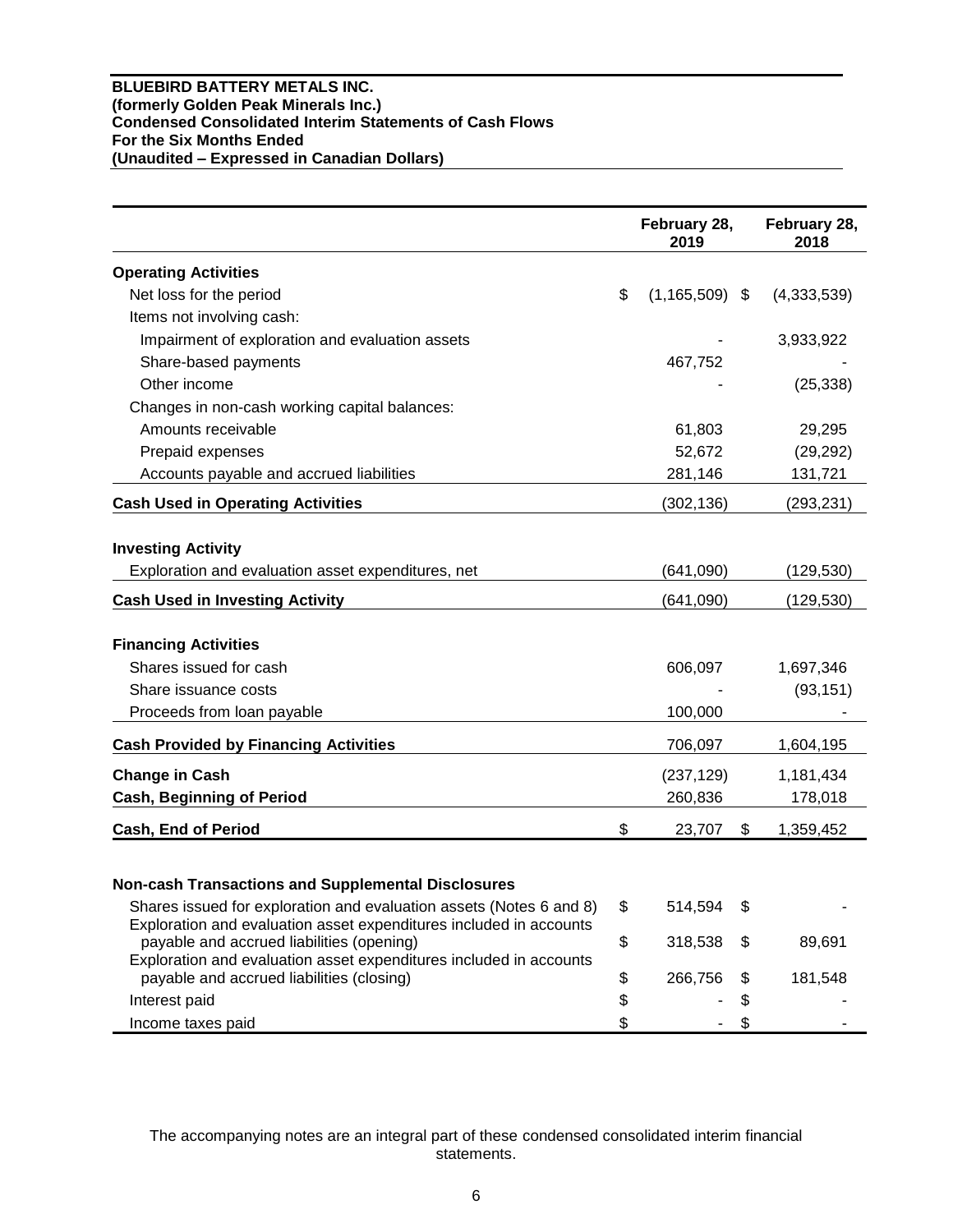## **1. NATURE AND CONTINUANCE OF OPERATIONS**

BlueBird Battery Metals Inc. (formerly Golden Peak Minerals Inc.) (the "Company") is an exploration stage company incorporated pursuant to the British Columbia *Business Corporations Act* on March 31, 2011. The principal business of the Company is the identification, evaluation and acquisition of mineral properties, as well as exploration of mineral properties once acquired. The Company changed its name from Golden Peak Minerals Inc. to BlueBird Battery Metals Inc. on April 17, 2018. The Company's shares are listed for trading on the TSX Venture Exchange ("TSX-V") under the symbol "BATT" and on the OTCQB under the symbol "BBBMF". The address of the Company's corporate office and its principal place of business is 1680 – 200 Burrard Street, Vancouver, British Columbia, Canada, V6C 3L6.

#### **2. GOING CONCERN**

These condensed consolidated interim financial statements have been prepared on the basis of accounting principles applicable to a going concern, which assumes that the Company will continue in operation for the foreseeable future and will be able to realize its assets and discharge its liabilities in the normal course of operations.

The Company has incurred a net loss of \$1,165,509 for the six months ended February 28, 2019 (2018 - \$4,333,539) and has an accumulated deficit of \$10,802,145 at February 28, 2019 (August 31, 2018 - \$9,636,636). These factors indicate the existence of a material uncertainty that may cast significant doubt about the Company's ability to continue as a going concern.

The Company's ability to continue its operations and to realize assets at their carrying values is dependent upon its ability to fund its existing acquisition and exploration commitments on its exploration and evaluation assets when they come due, which would cease to exist if the Company decides to terminate its commitments, and to cover its operating costs. The Company may be able to generate working capital to fund its operations by the sale of its exploration and evaluation assets or raising additional capital through equity markets. However, there is no assurance it will be able to raise funds in the future. These condensed consolidated interim financial statements do not give effect to any adjustments required to realize its assets and discharge its liabilities in other than the normal course of business and at amounts different from those reflected in the accompanying condensed consolidated interim financial statements.

#### **3. BASIS OF PREPARATION**

a) Statement of compliance

The condensed consolidated interim financial statements of the Company have been prepared in accordance with International Accounting Standard 34 *Interim Financial Reporting*.

The condensed consolidated interim financial statements of the Company should be read in conjunction with the Company's 2018 annual financial statements that have been prepared in accordance with International Financial Reporting Standards, as issued by the International Accounting Standards Board.

These condensed consolidated interim financial statements were reviewed by the Audit Committee and approved and authorized for issue by the Board of Directors on April 29, 2019.

b) Measurement basis

These condensed consolidated interim financial statements have been prepared under the historical cost basis, except for certain financial instruments that have been measured at fair value. These condensed consolidated interim financial statements have been prepared under the accrual basis of accounting, except for cash flow information.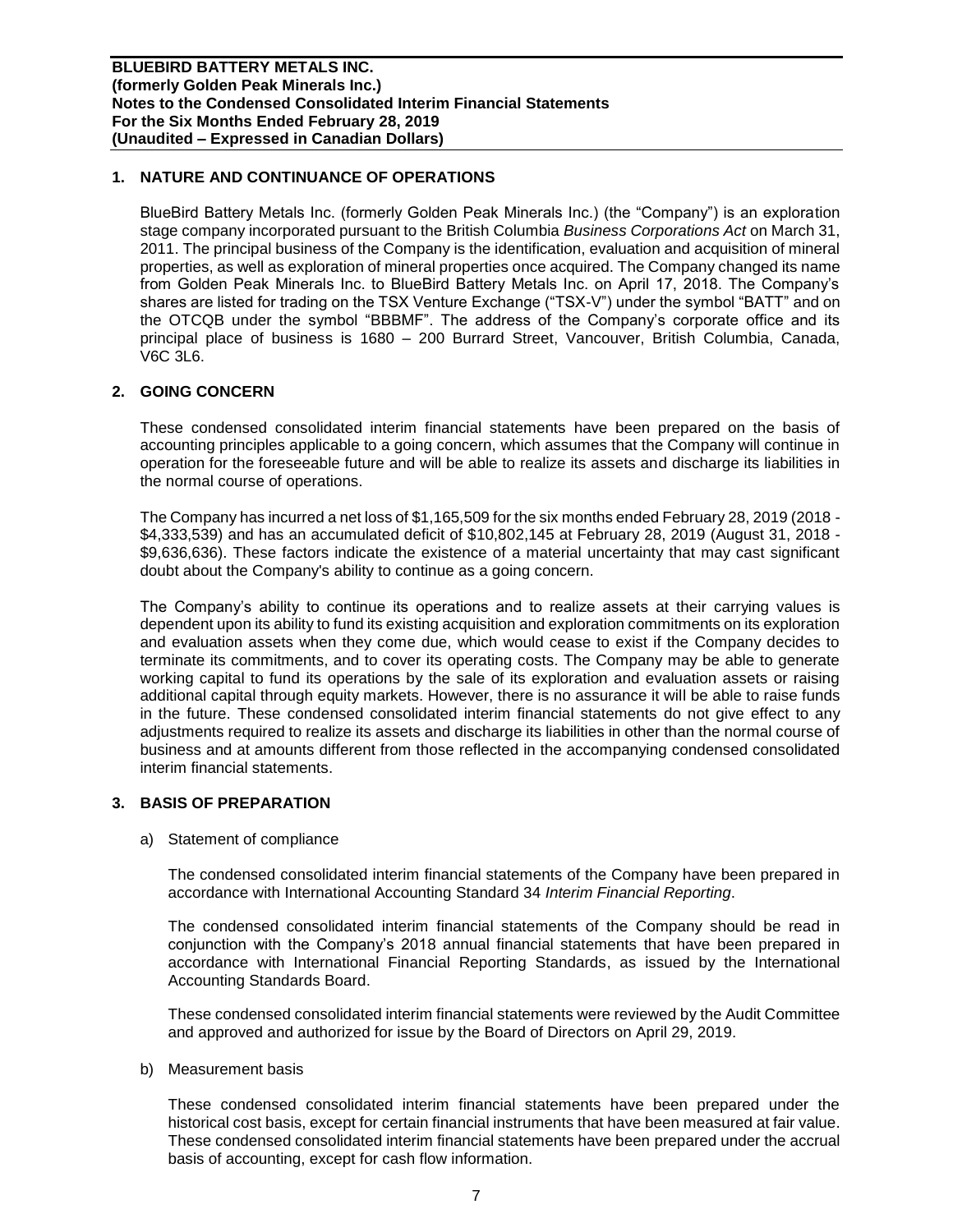#### **3. BASIS OF PREPARATION** (Continued)

c) Subsidiary

These condensed consolidated interim financial statements include the accounts of the Company and its wholly owned subsidiary, BlueBird Battery Metals Australia Pty. Ltd., which was incorporated in Australia on April 10, 2018. Intercompany balances and transactions are eliminated in preparation of the Company's condensed consolidated interim financial statements.

d) Foreign currency translation

The functional currency of the Company is the Canadian dollar. The functional currency of the Company's Australian subsidiary is the Australian dollar, which is determined to be the currency of the primary economic environment in which the subsidiary operates.

Transactions in currencies other than the functional currency are recorded at the exchange rates prevailing on the dates of the transactions. At each reporting date, monetary assets and liabilities denominated in foreign currencies are translated at the rates prevailing at the reporting date. Nonmonetary items are measured at historical cost in a functional currency and are not retranslated.

## **4. SIGNIFICANT ACCOUNTING POLICIES**

The condensed consolidated interim financial statements have been prepared, for all periods presented, following the same accounting policies and methods of computation as described in Note 4 to the audited consolidated financial statements for the year ended August 31, 2018.

## **5. CRITICAL ACCOUNTING ESTIMATES AND JUDGMENTS**

The Company makes estimates and assumptions about the future that affect the reported amounts of assets and liabilities. Estimates and judgments are continually evaluated based on historical experience and other factors, including expectations of future events that are believed to be reasonable under the circumstances. In the future, actual experience may differ from these estimates and assumptions.

The effect of a change in an accounting estimate is recognized prospectively by including it in comprehensive income/loss in the year of the change, if the change affects that year only, or in the year of the change and future years, if the change affects both.

#### *Critical judgments in applying accounting policies*

Information about critical judgments in applying accounting policies that have the most significant risk of causing material adjustment to the carrying amounts of assets and liabilities recognized in the condensed consolidated interim financial statements within the next financial year are discussed below.

a) Impairment of exploration and evaluation assets

The application of the Company's accounting policy for exploration and evaluation expenditures and impairment of the capitalized expenditures requires judgment in determining whether it is likely that future economic benefits will flow to the Company, which may be based on assumptions about future events or circumstances. Estimates and assumptions made may change if new information becomes available. If, after expenditure is capitalized, information becomes available suggesting that the recovery of expenditure is unlikely, the amount capitalized is written off in profit or loss in the year the new information becomes available.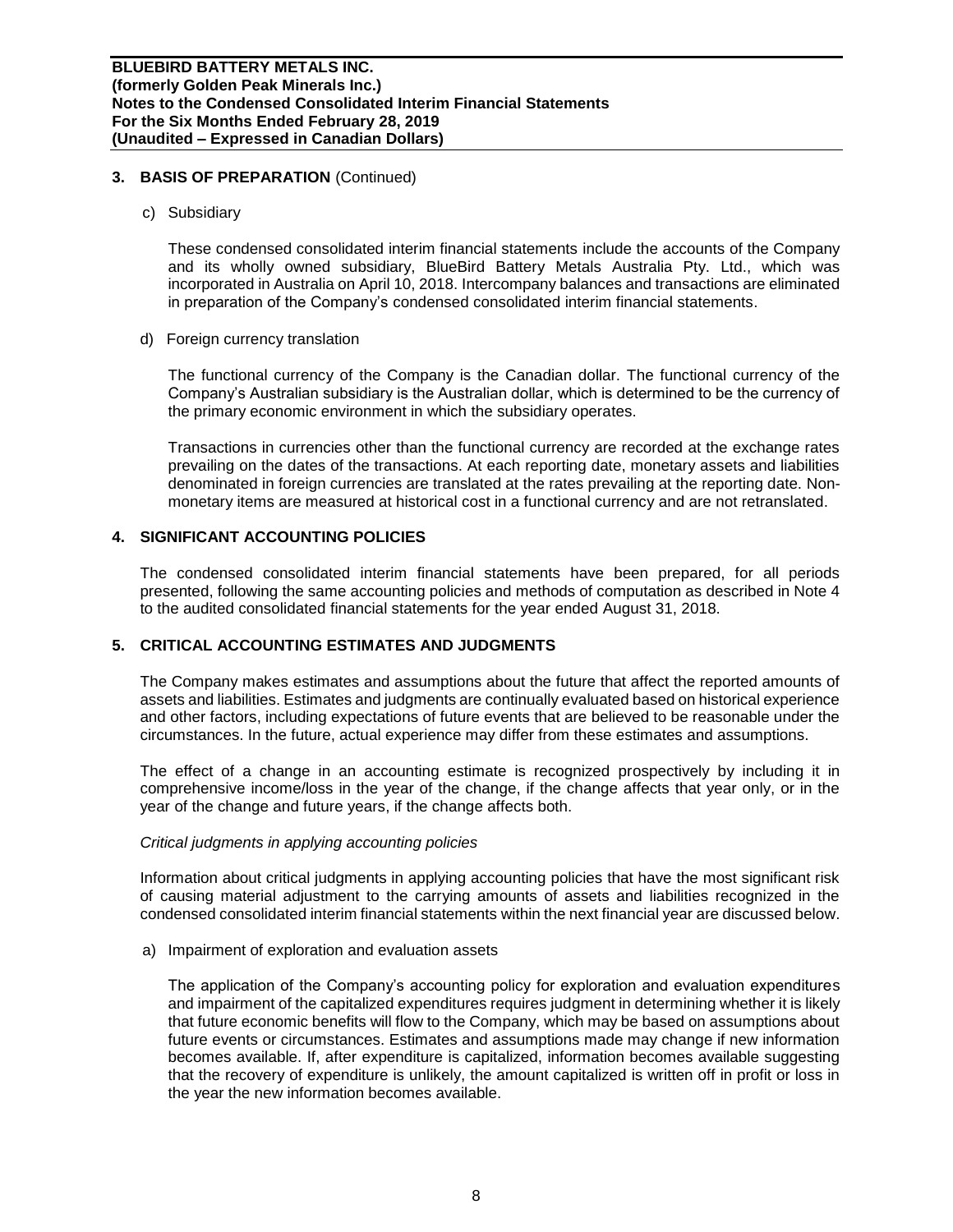## **5. CRITICAL ACCOUNTING ESTIMATES AND JUDGMENTS** (Continued)

b) Title to mineral property interests

Although the Company has taken steps to verify title to mineral properties in which it has an interest, these procedures do not guarantee the Company's title. Such properties may be subject to prior agreements or transfers and title may be affected by undetected defects.

c) Income taxes

Significant judgment is required in determining the provision for income taxes. There are many transactions and calculations undertaken during the ordinary course of business for which the ultimate tax determination is uncertain. The Company recognizes liabilities and contingencies for anticipated tax audit issues based on the Company's current understanding of the tax law. For matters where it is probable that an adjustment will be made, the Company records its best estimate of the tax liability, including the related interest and penalties in the current tax provision. Management believes they have adequately provided for the probable outcome of these matters; however, the final outcome may result in a materially different outcome than the amount included in the tax liabilities.

In addition, the Company recognizes deferred tax assets relating to tax losses carried forward to the extent that it is probable that taxable profit will be available against which a deductible temporary difference can be utilized. This is deemed to be the case when there are sufficient taxable temporary differences relating to the same taxation authority and the same taxable entity that are expected to reverse in the same year as the expected reversal of the deductible temporary difference, or in years into which a tax loss arising from the deferred tax asset can be carried back or forward. However, utilization of the tax losses also depends on the ability of the taxable entity to satisfy certain tests at the time the losses are recouped.

d) Going concern risk assessment

The Company's ability to continue its operations and to realize assets at their carrying values is dependent upon its ability to fund its existing acquisition and exploration commitments on its exploration and evaluation assets when they come due, which would cease to exist if the Company decides to terminate its commitments, and to cover its operating costs. The Company may be able to generate working capital to fund its operations by the sale of its exploration and evaluation assets or raising additional capital through equity markets. However, there is no assurance it will be able to raise funds in the future. These condensed consolidated interim financial statements do not give effect to any adjustments required to realize its assets and discharge its liabilities in other than the normal course of business and at amounts different from those reflected in the accompanying condensed consolidated interim financial statements.

#### *Key sources of estimation uncertainty*

The following are key assumptions concerning the future and other key sources of estimation uncertainty that have a significant risk of resulting in material adjustments to the condensed consolidated interim financial statements.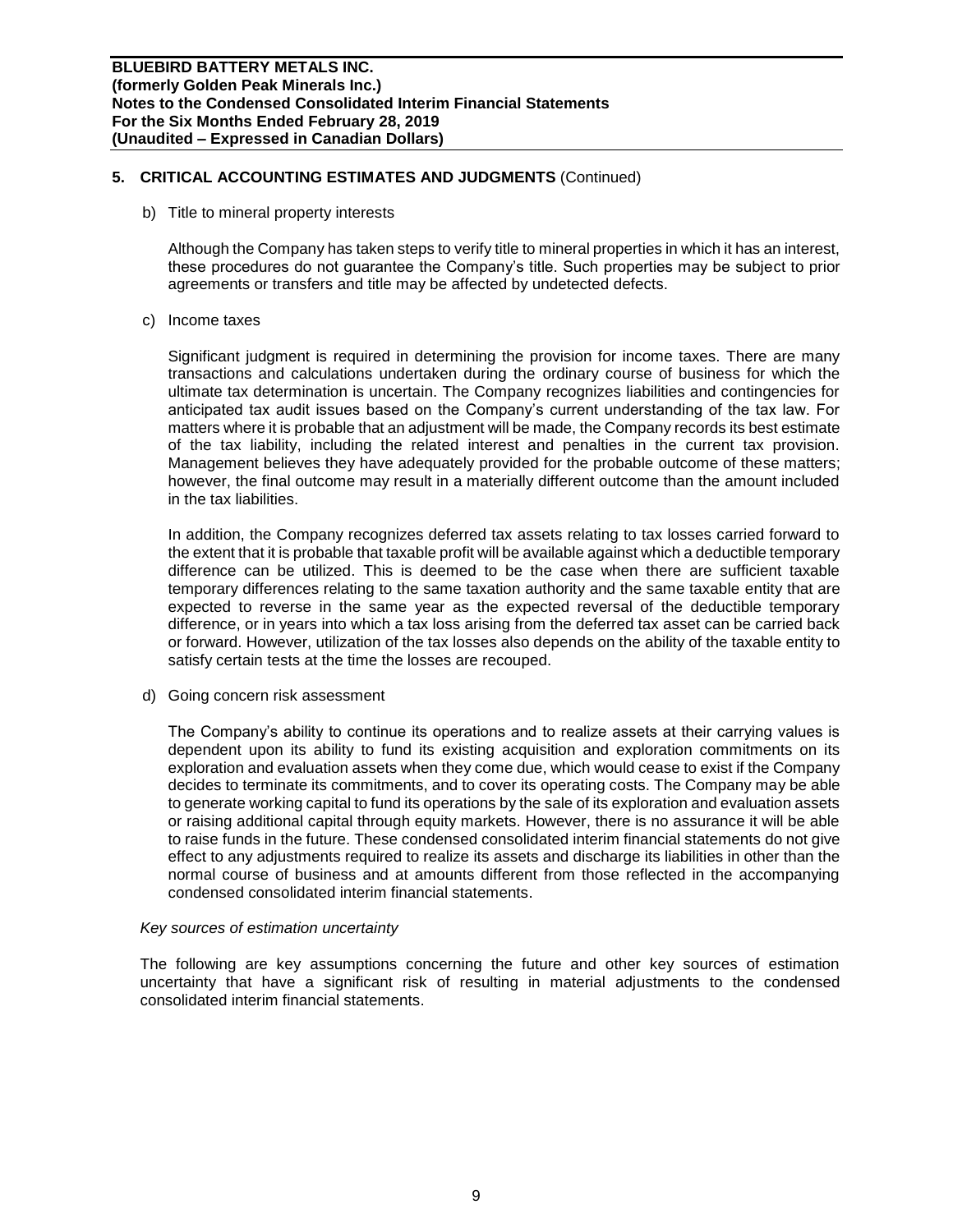## **5. CRITICAL ACCOUNTING ESTIMATES AND JUDGMENTS** (Continued)

a) Decommissioning liabilities

Rehabilitation provisions have been created based on the Company's internal estimates. Assumptions, based on the current economic environment, have been made that management believes are a reasonable basis upon which to estimate the future liability. These estimates take into account any material changes to the assumptions that occur when reviewed regularly by management. Estimates are reviewed annually and are based on current regulatory requirements. Significant changes in estimates of contamination, restoration standards and techniques will result in changes to provisions from year to year. Actual rehabilitation costs will ultimately depend on future market prices for the rehabilitation costs that will reflect the market condition at the time the rehabilitation costs are actually incurred.

The final cost of the currently recognized rehabilitation provisions may be higher or lower than currently provided for. As at February 28, 2019, the Company has no known rehabilitation requirements, and accordingly, no provision has been made.

b) Fair value of stock options granted

The Company uses the Black-Scholes option pricing model to value the stock options granted during the year. The Black-Scholes model was developed for use in estimating the fair value of traded options that have no vesting restrictions and are fully transferable. The model requires management to make estimates that are subjective and may not be representative of actual results. Changes in assumptions can materially affect estimates of fair values.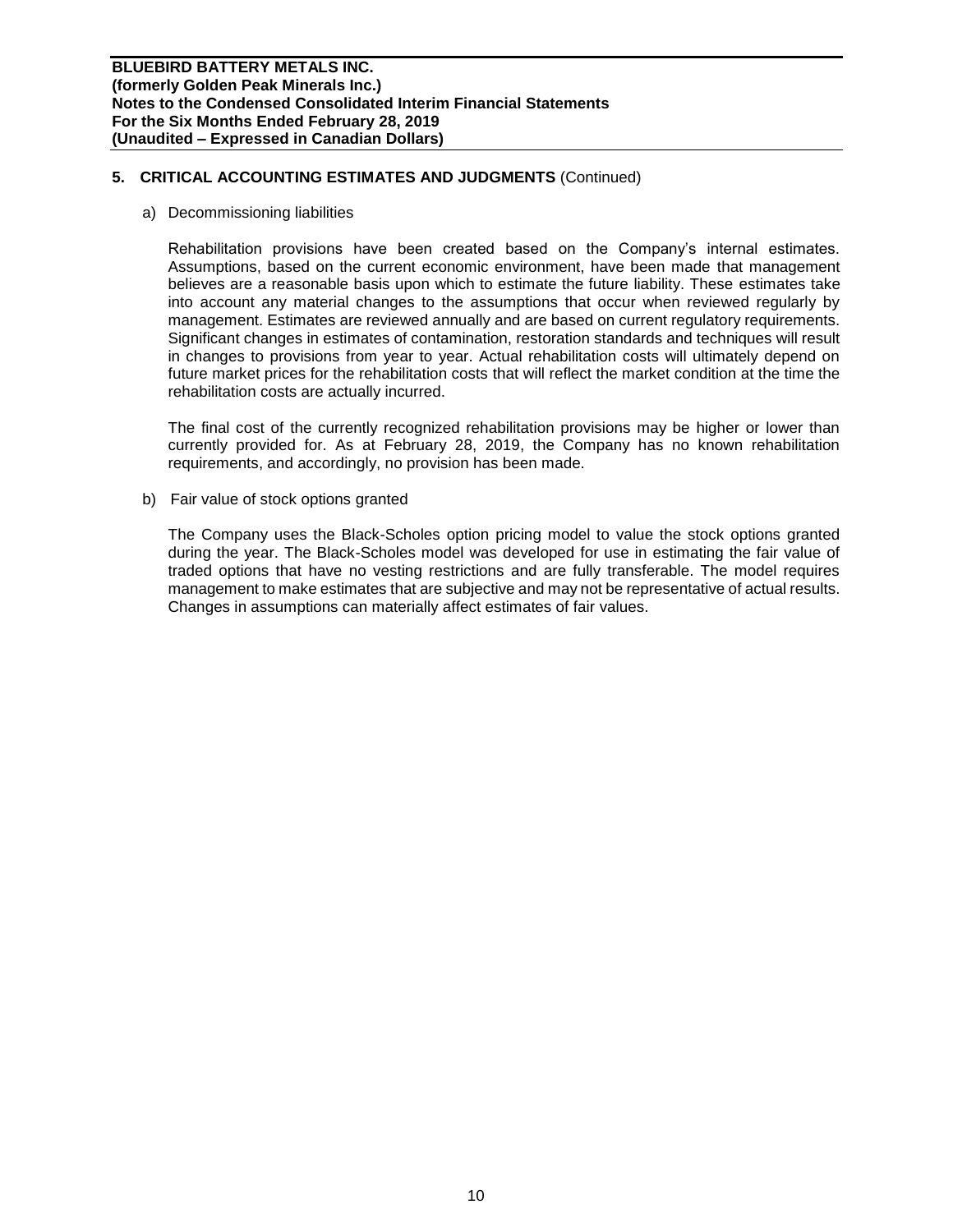**BLUEBIRD BATTERY METALS INC. (formerly Golden Peak Minerals Inc.) Notes to the Condensed Consolidated Interim Financial Statements For the Six Months Ended February 28, 2019 (Unaudited – Expressed in Canadian Dollars)**

## **6. EXPLORATION AND EVALUATION ASSETS**

Total costs incurred on exploration and evaluation assets are summarized as follows:

|                                                |                  |    |                  |    | Atikwa Lake /     |                 |                   |                 |
|------------------------------------------------|------------------|----|------------------|----|-------------------|-----------------|-------------------|-----------------|
|                                                | <b>Canegrass</b> |    | <b>Ashburton</b> |    | Maybrun           | <b>Batt</b>     | Hemlo             |                 |
|                                                | <b>Property</b>  |    | <b>Property</b>  |    | <b>Properties</b> | <b>Property</b> | <b>Properties</b> | <b>Total</b>    |
| <b>Acquisition Costs</b>                       |                  |    |                  |    |                   |                 |                   |                 |
| Balance, August 31, 2017                       | \$               | \$ |                  | S  | 725,953           | \$              | 2,290,022         | 3,015,975       |
| Acquisition and option payments (cash)         | 50,000           |    | 25,000           |    |                   | 25,000          |                   | 100,000         |
| Acquisition and option payments (shares)       | 945,707          |    |                  |    |                   | 67,500          | 883,500           | 1,896,707       |
| Claim costs                                    |                  |    |                  |    | 1,331             |                 | 1,016             | 2,347           |
| Impairment                                     |                  |    |                  |    | (17,000)          |                 | (3, 174, 538)     | (3, 191, 538)   |
| Balance, August 31, 2018                       | 995,707          |    | 25,000           |    | 710,284           | 92,500          |                   | 1,823,491       |
| Acquisition and option payments (shares)       |                  |    | 514,594          |    |                   |                 |                   | 514,594         |
| Claim costs                                    |                  |    | 79,267           |    | 1,209             |                 |                   | 80,476          |
| Balance, February 28, 2019                     | \$<br>995,707    | \$ | 618,861          | \$ | 711,493           | \$<br>92,500    | \$                | 2,418,561       |
| <b>Deferred Exploration Expenditures</b>       |                  |    |                  |    |                   |                 |                   |                 |
| Balance, August 31, 2017                       |                  | S  |                  | \$ | 181,046           | \$              | \$<br>914,383     | \$<br>1,095,429 |
| Camp and other                                 | 5,077            |    | 4,685            |    | 6,000             |                 | 15,100            | 30,862          |
| Drilling                                       | 90,933           |    |                  |    |                   |                 |                   | 90,933          |
| Geological                                     | 114,911          |    | 3,335            |    | 84,350            | 48,629          | 13,750            | 264,975         |
| Geophysics                                     | 63,972           |    |                  |    |                   |                 | 158,523           | 222,495         |
| Impairment                                     |                  |    |                  |    | (12, 628)         |                 | (1, 101, 756)     | (1, 114, 384)   |
| Balance, August 31, 2018                       | 274,893          |    | 8,020            |    | 258,768           | 48,629          |                   | 590,310         |
| Camp and other (recovery)                      | 158              |    |                  |    | (2,970)           |                 |                   | (2,812)         |
| Drilling                                       | 254,746          |    |                  |    |                   |                 |                   | 254,746         |
| Geological                                     | 99,282           |    | 3,190            |    | 10,800            | 21,657          |                   | 134,929         |
| Geophysics                                     | 123,834          |    |                  |    |                   |                 |                   | 123,834         |
| Currency translation difference                | (965)            |    | (37)             |    |                   |                 |                   | (1,002)         |
| Balance, February 28, 2019                     | \$<br>751,948    | \$ | 11,173           | \$ | 266,598           | \$<br>70,286    | \$                | 1,100,005       |
| <b>Total Exploration and Evaluation Assets</b> |                  |    |                  |    |                   |                 |                   |                 |
| Balance, August 31, 2018                       | 1,270,600        | \$ | 33,020           | \$ | 969,052           | \$<br>141,129   | \$                | 2,413,801       |
| Balance, February 28, 2019                     | \$<br>1,747,655  | \$ | 630,034          | \$ | 978,091           | \$<br>162.786   | \$                | \$<br>3,518,566 |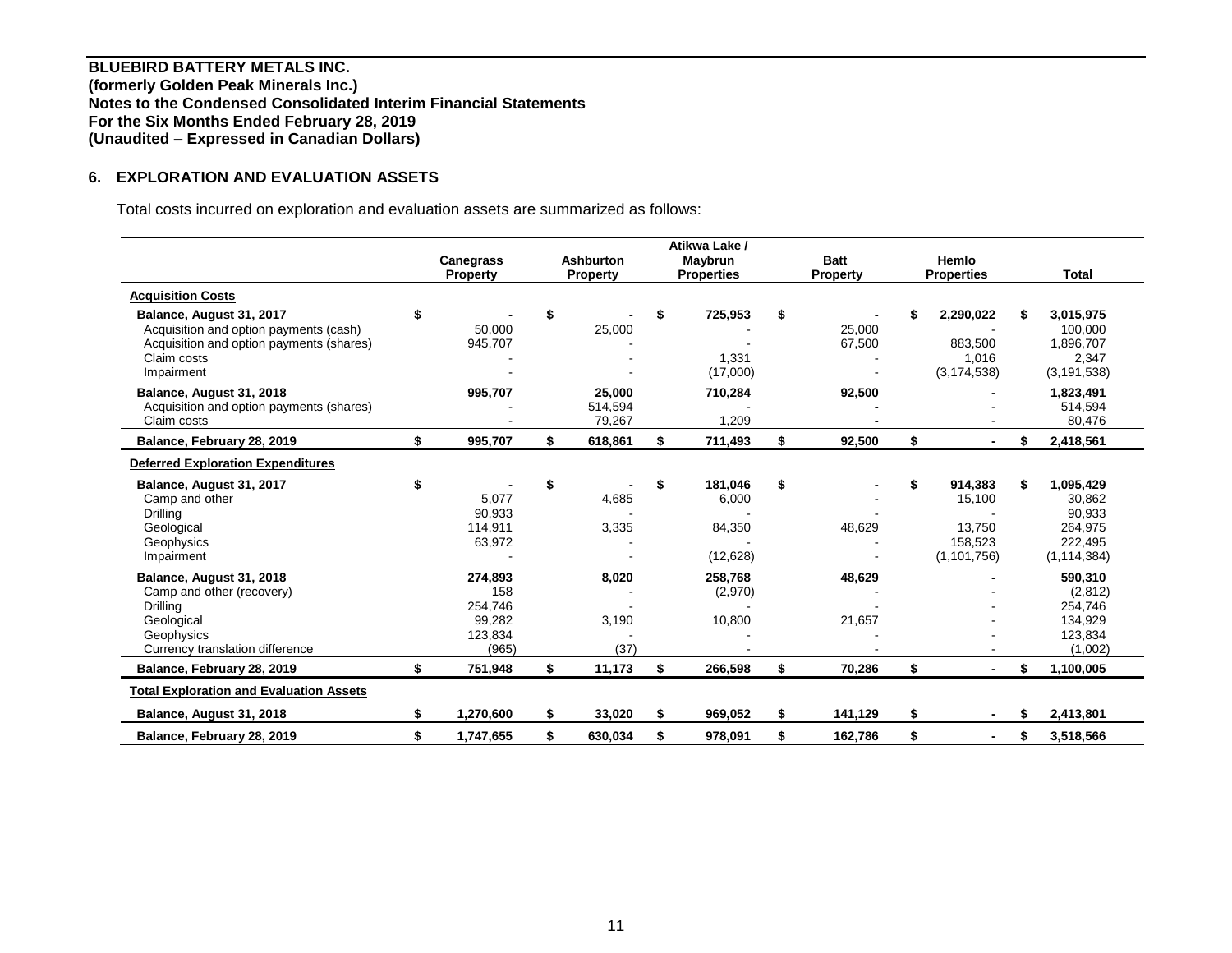a) Canegrass Property

On March 15, 2018, the Company entered into an option agreement with Trafalgar Resources Pty. Ltd. ("Trafalgar") to acquire a 100% interest in the Canegrass Property, located in the Mount Magnet region of Western Australia.

In consideration, the Company must make payments as follows:

- Cash payment of \$25,000 (paid) and issuance of 3,000,000 common shares of the Company (issued and valued at \$870,000) upon approval by the TSX-V (approval received on March 21, 2018);
- Issuance of an additional 1,875,000 common shares of the Company on or before March 21, 2019 (issued subsequent to February 28, 2019 and valued at \$553,125); and
- Issuance of an additional 1,875,000 common shares of the Company on or before March 21, 2020.

The Company must also incur exploration expenditures as follows:

- \$500,000 on or before March 21, 2019 (incurred);
- An additional \$1,000,000 on or before March 21, 2020; and
- An additional \$1,500,000 on or before March 21, 2021.

A finder's fee of 261,058 shares (issued and valued at \$75,707) was paid in relation to the agreement. Subject to further TSX-V approval, a discovery bonus of 1,500,000 common shares of the Company will be issued in the event of discovery of a copper/cobalt equivalent resource of 250,000 ounces or greater on the Canegrass Property.

The Company also paid a \$25,000 letter of intent ("LOI") fee to Trafalgar during the year ended August 31, 2018.

b) Ashburton Project

On August 8, 2018, the Company entered into an agreement to acquire a 100% interest in the Ashburton Project, located in Western Australia.

In consideration, the Company must make payments as follows:

- Issuing common shares of the Company upon completion with a volume weighted average price ("VWAP") over a 30-day period of \$750,000 (issued and valued at \$514,594 based on the trading price at the date of issuance); and
- Issuing common shares of the Company with a VWAP over a 30-day period of \$750,000 on October 9, 2019.

The Company also paid a \$25,000 LOI fee to the vendor during the year ended August 31, 2018.

c) Atikwa Lake / Maybrun Properties

On February 4, 2016, the Company entered into an agreement to acquire a 100% undivided interest in 20 mineral claims located in Ontario. As consideration, the Company issued 75,000 common shares of the Company at a value of \$60,000.

In March 2017, an additional five claims were acquired for \$6,480.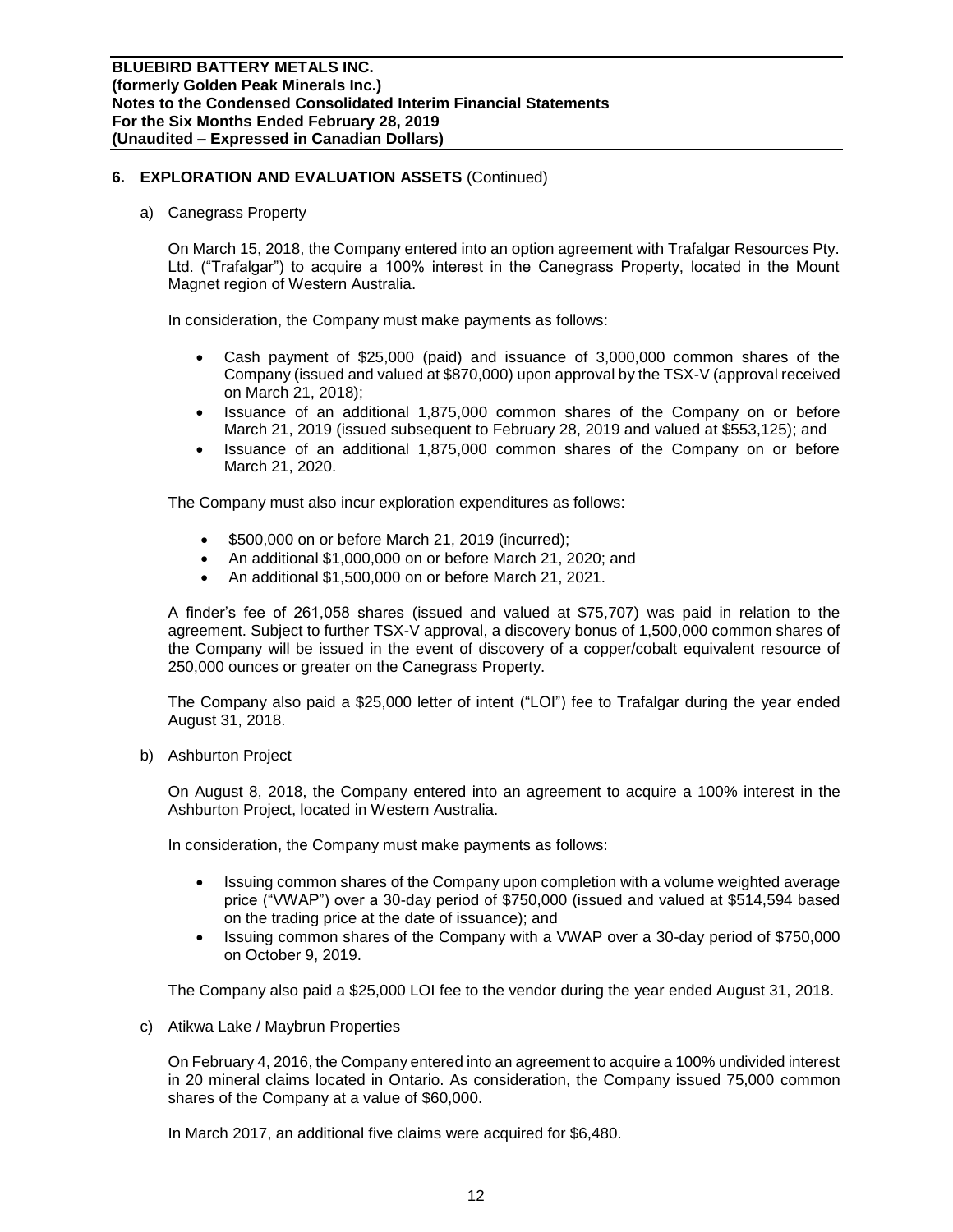c) Atikwa Lake / Maybrun Properties (continued)

On April 7, 2017, the Company entered into an agreement to acquire a 100% interest in the Maybrun Property located in Ontario. As consideration, the Company issued 1,200,000 common shares at a value of \$600,000 and paid \$40,000 in cash.

The vendors retained a 2% net smelter return royalty ("NSR") on the property. The Company had the option to purchase 1% of the 2% NSR (one-half) at a price of \$1,000,000.

On June 19, 2017, the Company entered into an option agreement to acquire additional claims on the Atikwa Lake Property. Under the terms of the option agreement, the Company could earn a 100% interest by making payments as follows:

- Issuing 25,000 common shares of the Company (issued) and making a cash payment of \$10,000 (paid) upon approval by the TSX-V;
- Issuing 25,000 common shares of the Company and making a cash payment of \$25,000 by June 23, 2018;
- Issuing 50,000 common shares of the Company and making a cash payment of \$35,000 by June 23, 2019; and
- Issuing 85,000 common shares of the Company and making a cash payment of \$60,000 by June 23, 2020.

The Company was also required to incur exploration expenditures on the additional claims as follows:

- \$50,000 on or before June 19, 2018;
- An additional \$75,000 on or before June 19, 2019; and
- An additional \$150,000 on or before June 19, 2020.

The vendors retained a 2% NSR on the property. The Company had the option to purchase 1% of the 2% NSR (one-half) at a price of \$1,000,000.

On April 6, 2018, the Company provided termination notice to the vendors of the June 19, 2017 option agreement. The Company recorded an impairment of \$29,628 as a result of the termination.

d) Batt Property

On March 26, 2018, the Company entered into an option agreement with Strategic Metals Ltd. ("Strategic") to acquire an 80% interest in the Batt Property, located in Yukon Territory. In consideration, the Company paid cash of \$25,000 and issued 250,000 common shares of the Company valued at \$67,500.

The Company must also incur exploration expenditures as follows:

- \$50,000 on or before March 31, 2019 (incurred);
- An additional \$150,000 on or before March 31, 2020; and
- An additional \$300,000 on or before March 31, 2021.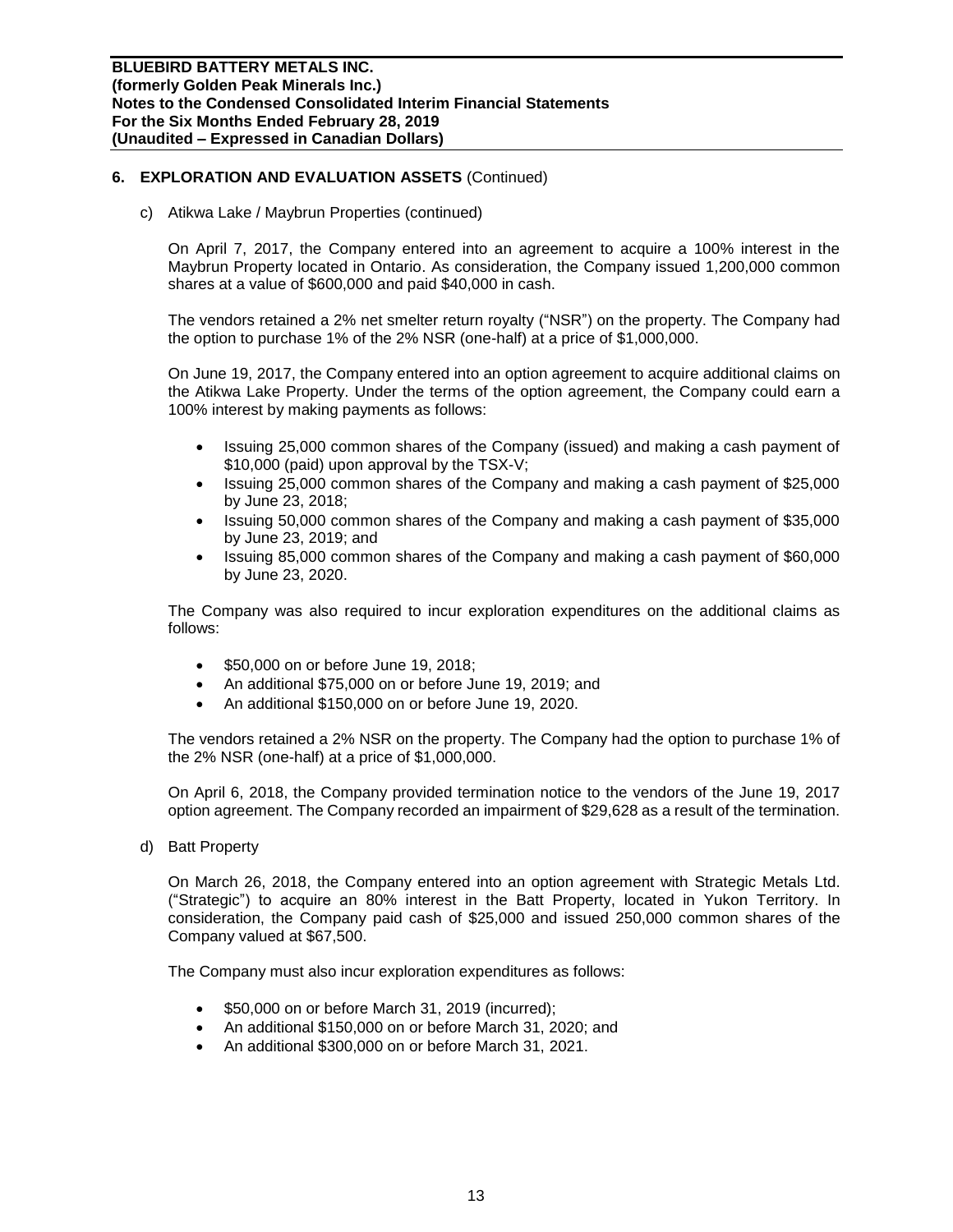d) Batt Property (continued)

Strategic retains a 1% NSR on the property. In the case the option agreement terms are met, a joint venture ("JV") will be formed between the Company and Strategic. Should Strategic's JV participation drop below 10%, the NSR will increase to 2%. At that time, the Company may repurchase 1% (one-half) of the NSR for \$1,000,000, subject to further TSX-V approval.

e) Hemlo Properties

#### *Heikki Property*

On October 28, 2016, and as amended November 17, 2017, the Company entered into four option agreements to acquire the Esa, Kulta, Seija and Soturi properties, collectively, the Heikki Property, located in Ontario. Under the terms of the option agreements, the Company can earn a 100% interest by making payments as follows:

- Issuing 2,600,000 common shares of the Company (issued) and making a cash payment of \$105,000 (paid) upon approval by the TSX-V;
- Issuing 3,100,000 common shares of the Company (issued) by January 31, 2018; and
- Issuing 1,750,000 common shares of the Company by November 17, 2018.

The vendors retained a 3% NSR on each of the four properties. The Company had the option to purchase 1% of the 3% NSR (one-third) at a price of \$500,000.

On April 6, 2018, the Company provided termination notice to the vendors of the Heikki Property. The Company issued 3,100,000 common shares of the Company valued at \$883,500 in relation to the January 31, 2018 payment. The Company recorded an impairment of \$2,997,499 as a result of the termination.

#### *Hemlo East*

On January 27, 2017, the Company entered into an option agreement to acquire the Hemlo East Property, located in Ontario. Under the terms of the option agreement, the Company could earn a 100% interest by making payments as follows:

- Issuing 750,000 common shares of the Company (issued and valued at \$352,500) and making a cash payment of \$100,000 (paid) upon approval by the TSX-V;
- Issuing 500,000 common shares of the Company and making a cash payment of \$100,000 by February 8, 2018;
- Issuing 500,000 common shares of the Company and making a cash payment of \$100,000 by February 8, 2019; and
- Issuing 500,000 common shares of the Company and making a cash payment of \$40,000 by February 8, 2020.

The Company was also required to incur exploration expenditures on the property as follows:

- \$600,000 on or before January 27, 2018;
- An additional \$600,000 on or before January 27, 2019; and
- An additional \$600,000 on or before January 27, 2020.

The vendor retained a 2.5% NSR on the property. The Company had the option to purchase 0.5% of the 2.5% NSR (one-fifth) at a price of US \$1,000,000.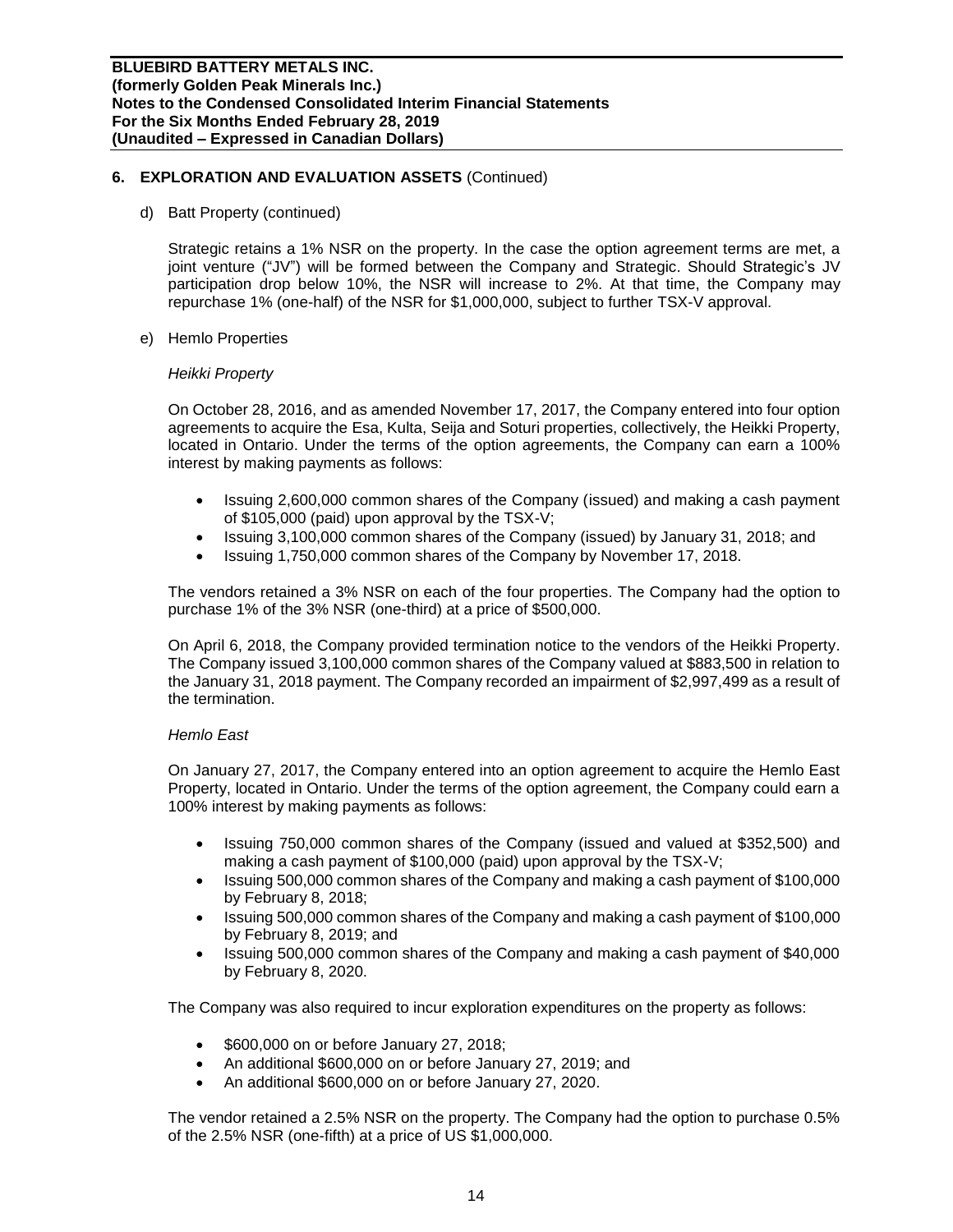e) Hemlo Properties (continued)

On January 31, 2018, the Company provided termination notice to the vendor of the Hemlo East Property. The Company recorded an impairment of \$591,195 as a result of the termination.

#### *Hemlo East Extension and Hemlo West*

On May 31, 2017, and as amended December 18, 2017 and January 31, 2018, the Company entered into two agreements to acquire additional claims in the Hemlo area. Under the terms of the agreements, the Company could earn a 100% interest by making payments as follows:

- Issuing 2,200,000 common shares of the Company upon approval by the TSX-V (issued and valued at \$682,000); and
- Issuing 1,000,000 common shares of the Company and making a cash payment of \$500,000 by March 2, 2018.

The vendors retained a 2% NSR on each property. The Company had the option to purchase 1% of each 2% NSR (one-half) at a price of \$1,000,000 each.

On April 6, 2018, the Company provided termination notice to the vendors of the Hemlo East Extension Property and Hemlo West Property. The Company recorded an impairment of \$687,600 as a result of the terminations.

### **7. RELATED PARTY BALANCES AND TRANSACTIONS**

These amounts of key management compensation are included in exploration and evaluation assets and the amounts shown on the condensed consolidated interim statements of comprehensive loss:

|                      | <b>Six Months Ended Six Months Ended</b><br>February 28, 2019 February 28, 2018 |    |        |
|----------------------|---------------------------------------------------------------------------------|----|--------|
| Consulting fees      | \$<br>22.688                                                                    |    |        |
| Geological           | \$<br>8.250                                                                     | \$ | 87,500 |
| Management fees      | \$<br>182,500                                                                   |    | 35,000 |
| Share-based payments | \$<br>197.385                                                                   | S  | -      |

Key management includes directors and officers of the Company, including the Chief Executive Officer, President and Chief Financial Officer.

During the six months ended February 28, 2019, the Company paid:

- \$18,000 (2018 \$18,000) in rent to a company with common officers;
- \$42,000 (2018 \$nil) in consulting fees to a private company controlled by an officer; and
- \$18,000 (2018 \$nil) in office expenses to a private company controlled by an officer.

As at February 28, 2019, included in accounts payable and accrued liabilities is \$146,032 (August 31, 2018 - \$31,465) due to directors and officers of the Company.

As at February 28, 2019, included in loan payable is \$100,000 (August 31, 2018 - \$nil) due to a private company controlled by an officer. The amount is non-interest-bearing and without terms of repayment.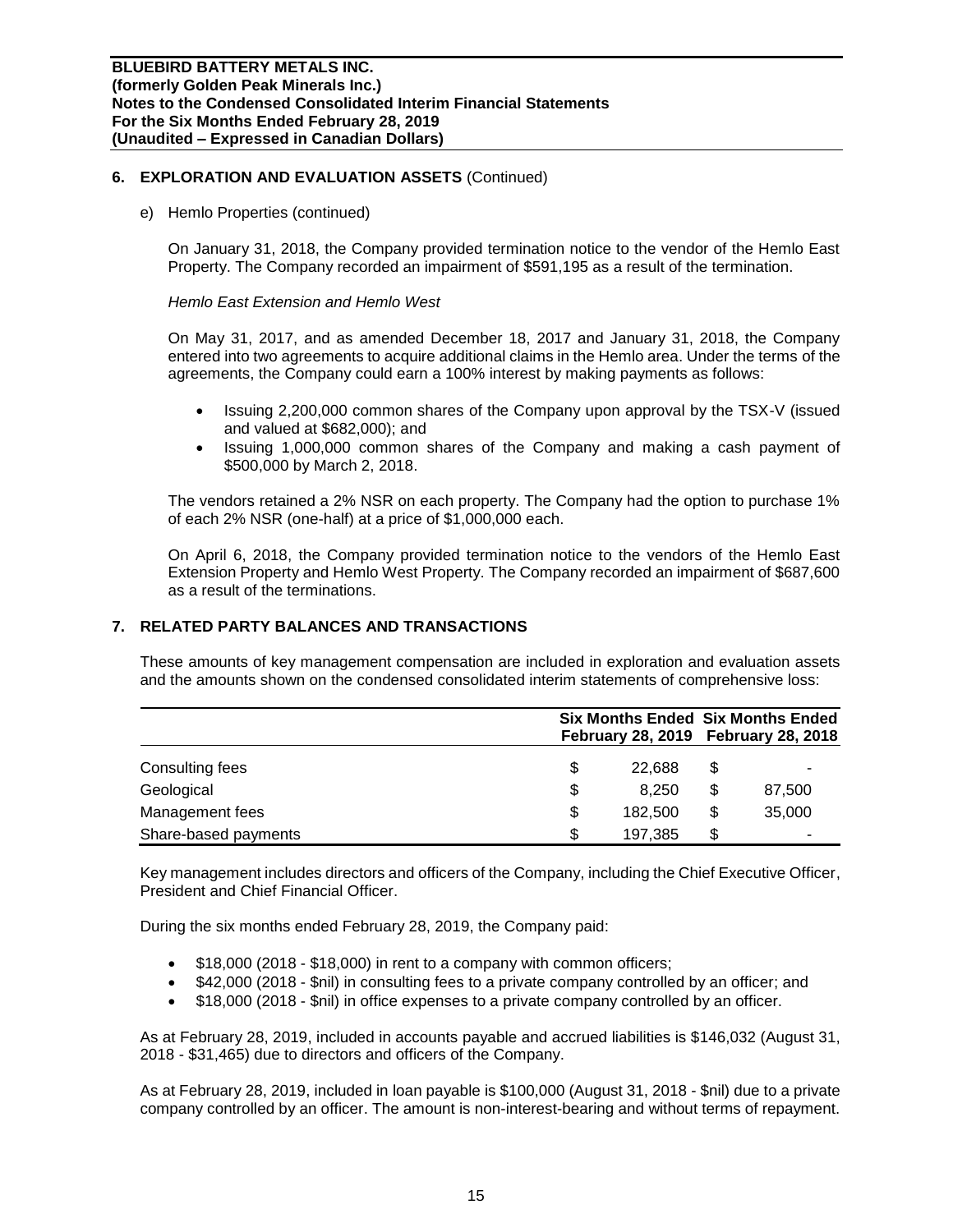#### **8. SHARE CAPITAL**

a) Authorized

The Company is authorized to issue an unlimited number of common shares without par value.

b) Issued and outstanding

*During the six months ended February 28, 2019*

- On October 9, 2018, the Company issued 1,633,631 common shares valued at \$514,594 for the acquisition of the Ashburton Property (Note 6(b)).
- During the six months ended February 28, 2019, the Company received \$486,097 pursuant to the exercise of 2,839,366 warrants and \$120,000 on the exercise of 600,000 stock options. The Company transferred \$87,887, the previously recorded fair value of the stock options, from contributed surplus to share capital upon exercise of the stock options.

#### *During the year ended August 31, 2018*

• On February 23, 2018, the Company completed a non-brokered private placement for gross proceeds of \$1,697,346. The Company issued 14,144,546 units at a price of \$0.12 per unit. Each unit consisted of one common share of the Company and one share purchase warrant. Each warrant entitles the holder to acquire one common share of the Company at an exercise price of \$0.15 for a period of two years.

The Company incurred finder's fees of \$83,914 and other share issue costs of \$9,237. The Company also issued 399,285 finder's warrants valued at \$51,986 (Note 8(c)) and entitling the holder to acquire one non-flow-through common share of the Company at an exercise price of \$0.15 for a period of two years.

- On March 22, 2018, the Company issued 3,261,058 common shares valued at \$945,707 for the acquisition of the Canegrass Property, which included a 261,058-share issuance for a finder's fee (Note 6(a)).
- On April 9, 2018, the Company issued 250,000 common shares valued at \$67,500 for the acquisition of the Batt Property (Note 6(d)).
- On May 14, 2018, the Company issued 3,100,000 common shares valued at \$883,500 for the acquisition of the Heikki Property (Note 6(e)).
- During the year ended August 31, 2018, the Company received \$688,215 pursuant to the exercise of 3,890,992 warrants.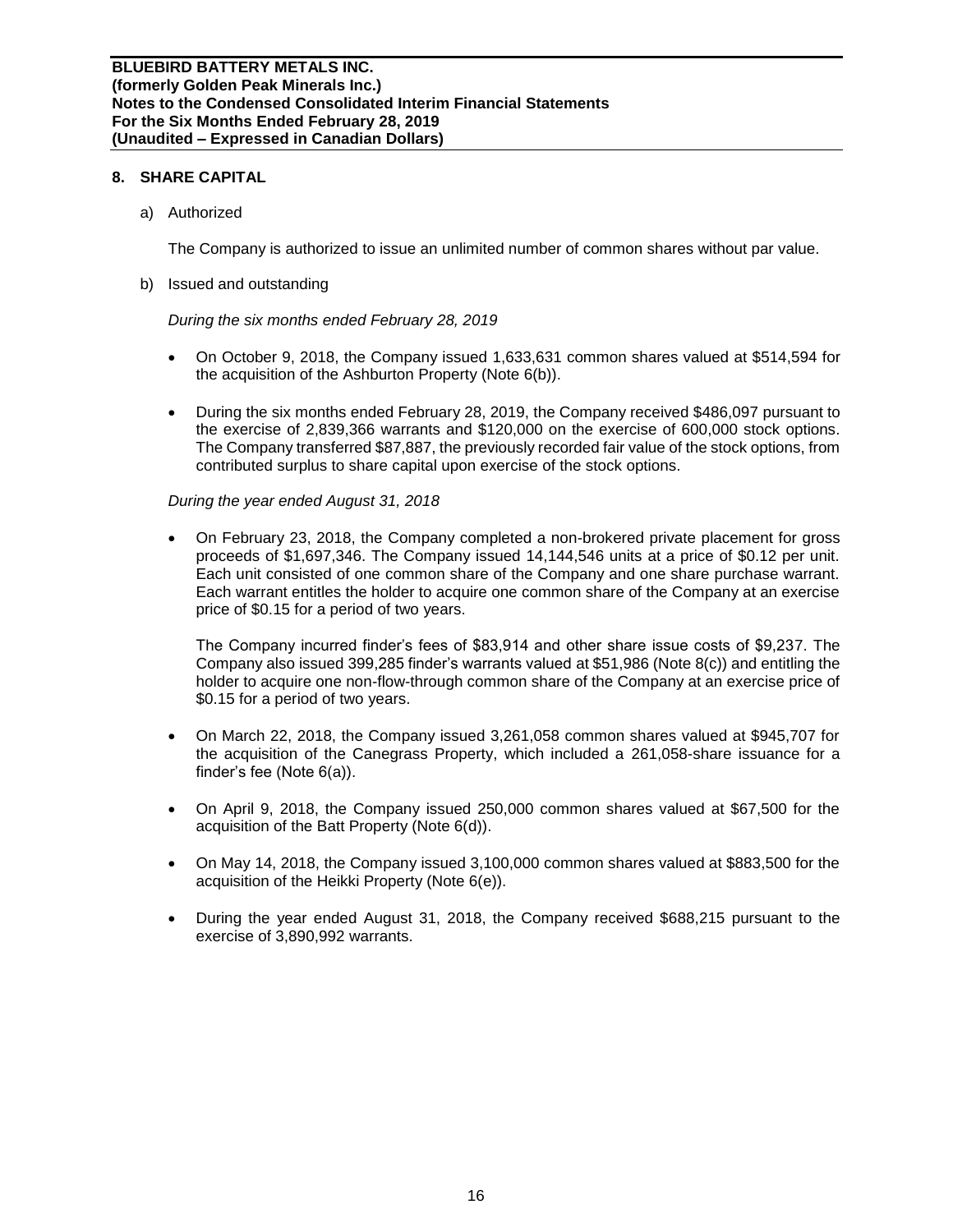#### **8. SHARE CAPITAL** (Continued)

#### c) Warrants

Warrant transactions and the number of warrants outstanding for the six months ended February 28, 2019 and year ended August 31, 2018 are summarized as follows:

|                                  |                       | <b>February 28, 2019</b>                     | <b>August 31, 2018</b>    |                                              |  |
|----------------------------------|-----------------------|----------------------------------------------|---------------------------|----------------------------------------------|--|
|                                  | Number of<br>Warrants | Weighted<br>Average<br><b>Exercise Price</b> | Number of<br>Warrants     | Weighted<br>Average<br><b>Exercise Price</b> |  |
| Outstanding, beginning of period | 14.841.405            | \$0.17                                       | 4,188,566                 | \$0.23                                       |  |
| Issued<br>Exercised              | (2,839,366)           | \$0.17                                       | 14,543,831<br>(3,890,992) | \$0.15<br>\$0.18                             |  |
| <b>Expired</b>                   | (716,371)             | \$0.35                                       |                           | -                                            |  |
| Outstanding, end of period       | 11,285,668            | \$0.15                                       | 14,841,405                | \$0.17                                       |  |

The following warrants were outstanding and exercisable at February 28, 2019:

|                                       | <b>Weighted Average</b><br><b>Remaining Contractual</b> |                       |                       |
|---------------------------------------|---------------------------------------------------------|-----------------------|-----------------------|
| Expiry Date                           | Life in Years                                           | <b>Exercise Price</b> | Warrants              |
| February 23, 2020<br>October 26, 2020 | 0.99<br>1.66                                            | \$ 0.15<br>\$0.36     | 11,108,631<br>177,037 |
|                                       | 1.00                                                    |                       | 11,285,668            |

The Company applies the fair value method using the Black-Scholes option pricing model in accounting for its finder's warrants granted. The fair value of each finder's warrant grant was calculated using the following weighted average assumptions:

|                                        | <b>February 28, 2019</b> | <b>August 31, 2018</b> |
|----------------------------------------|--------------------------|------------------------|
| Expected life (years)                  | N/A                      | 2.00                   |
| Risk-free interest rate                | N/A                      | 1.78%                  |
| Expected annualized volatility         | N/A                      | 104%                   |
| Dividend yield                         | N/A                      | N/A                    |
| Stock price at grant date              | N/A                      | \$0.21                 |
| Exercise price                         | N/A                      | \$0.15                 |
| Weighted average grant date fair value | N/A                      | \$0.13                 |

Option pricing models require the input of highly subjective assumptions regarding volatility. The Company has used historical volatility to estimate the volatility of the share price.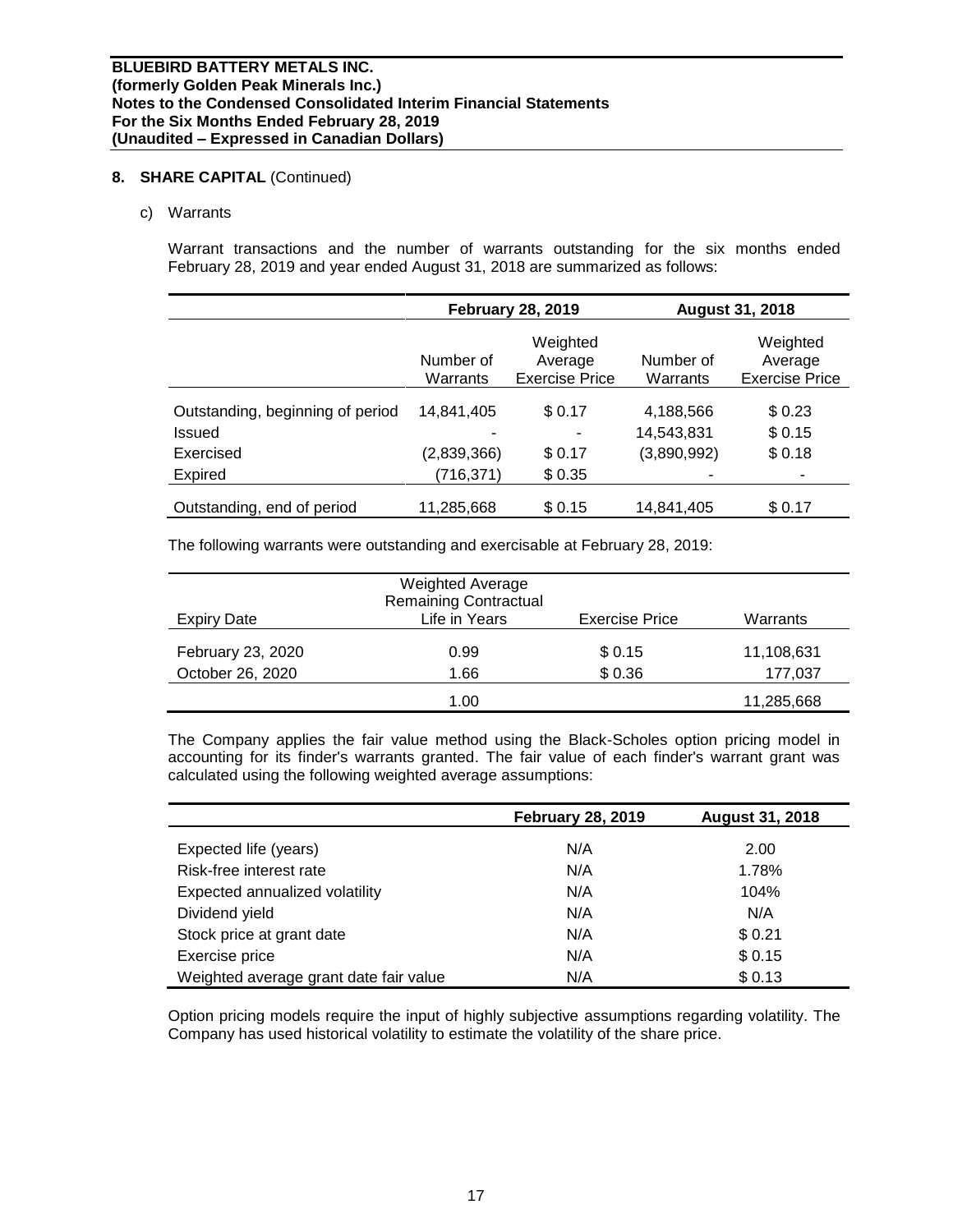#### **8. SHARE CAPITAL** (Continued)

#### d) Stock options

The Company adopted a Stock Option Plan (the "Plan") to grant incentive stock options to directors, officers, employees and consultants. Under the Plan, the aggregate number of common shares that may be subject to option at any one time may not exceed 10% of the issued common shares of the Company as of that date, including options granted prior to the adoption of the Plan. Options granted may not exceed a term of 10 years, and the term will be reduced to one year following the date of death of the optionee. All options vest when granted unless they are otherwise specified by the Board of Directors or if they are granted for investor relations activities. Options granted for investor relations activities vest over a 12-month period with no more than 25% of the options vesting in any three-month period.

The following is a summary of option transactions under the Company's Plan for the six months ended February 28, 2019 and year ended August 31, 2018:

|                                  | <b>February 28, 2019</b> |          | <b>August 31, 2018</b> |          |
|----------------------------------|--------------------------|----------|------------------------|----------|
|                                  |                          | Weighted |                        | Weighted |
|                                  |                          | Average  |                        | Average  |
|                                  | Number of                | Exercise | Number of              | Exercise |
|                                  | Options                  | Price    | Options                | Price    |
| Outstanding, beginning of period | 3,300,000                | \$0.30   | 1,389,000              | \$0.42   |
| Expired                          | (1,075,000)              | \$0.29   | (289,000)              | \$0.29   |
| Exercised                        | (600,000)                | \$0.20   |                        |          |
| Granted                          | 2,875,000                | \$0.22   | 2,200,000              | \$0.24   |
| Outstanding, end of period       | 4,500,000                | \$0.26   | 3,300,000              | \$0.30   |

The following options were outstanding and exercisable at February 28, 2019:

| <b>Expiry Date</b> | Weighted<br>Average<br>Remaining<br>Contractual Life<br>in Years | <b>Exercise Price</b> | Outstanding | Exercisable |
|--------------------|------------------------------------------------------------------|-----------------------|-------------|-------------|
| February 28, 2020  | 1.00                                                             | \$0.22                | 100,000     | 100.000     |
| April 11, 2020     | 1.12                                                             | \$ 0.40               | 1,025,000   | 1,025,000   |
| November 1, 2020   | 1.68                                                             | \$0.25                | 300,000     | 300,000     |
| March 8, 2021      | 2.02                                                             | \$0.20                | 400,000     | 400.000     |
| March 28, 2021     | 2.08                                                             | \$0.285               | 200,000     | 200,000     |
| January 23, 2022   | 2.90                                                             | \$0.22                | 2,475,000   | 2,475,000   |
|                    | 2.26                                                             |                       | 4,500,000   | 4,500,000   |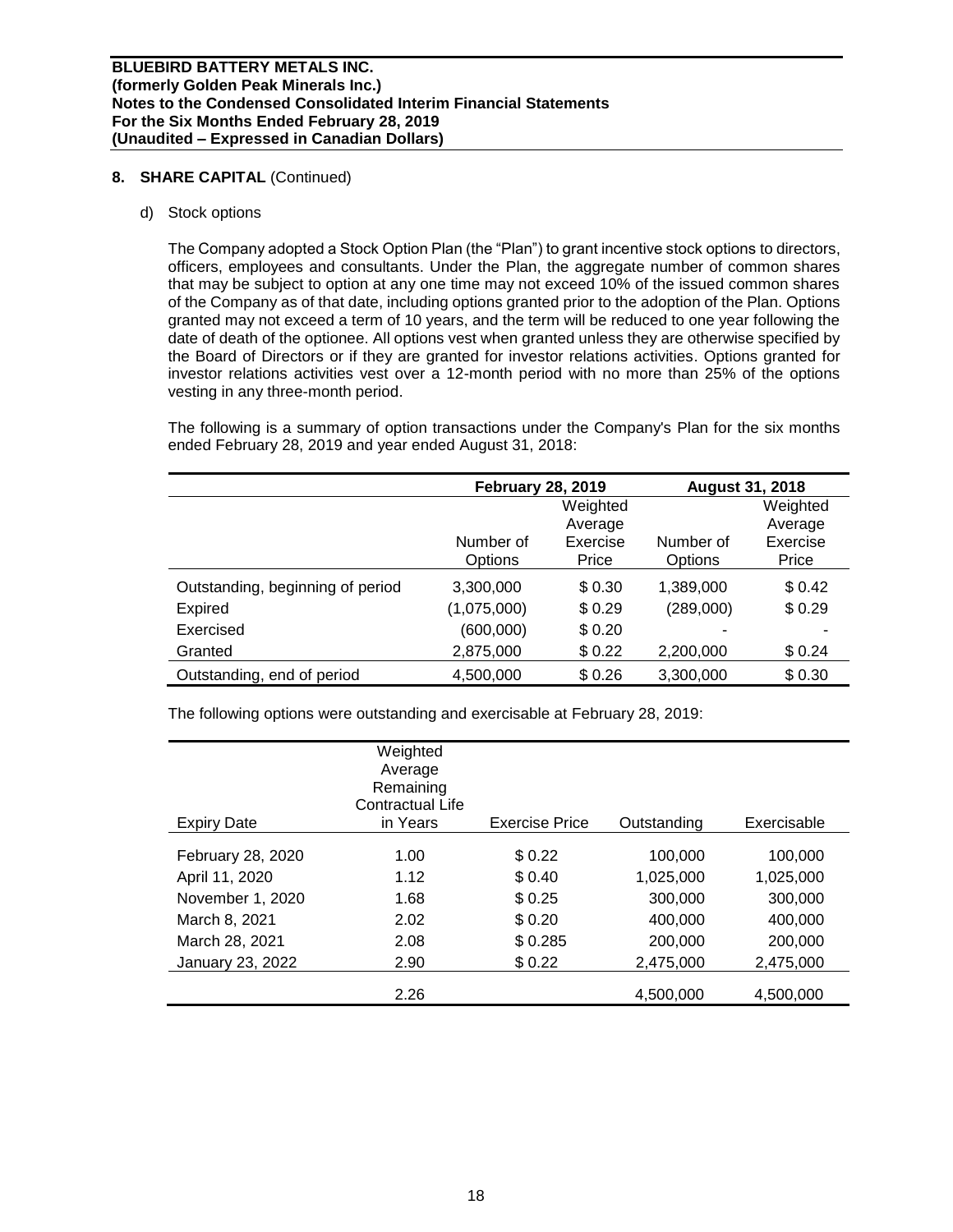#### **8. SHARE CAPITAL** (Continued)

d) Stock options (continued)

The Company applies the fair value method using the Black-Scholes option pricing model in accounting for its stock options granted. The fair value of each stock option grant was calculated using the following weighted average assumptions:

|                                        | <b>February 28, 2019</b> | <b>August 31, 2018</b> |
|----------------------------------------|--------------------------|------------------------|
| Expected life (years)                  | 2.90                     | 3.00                   |
| Risk-free interest rate                | 1.93%                    | 1.92%                  |
|                                        |                          |                        |
| Expected annualized volatility         | 127%                     | 133%                   |
| Dividend yield                         | N/A                      | N/A                    |
| Stock price at grant date              | \$0.22                   | \$0.23                 |
| Exercise price                         | \$0.22                   | \$0.24                 |
| Weighted average grant date fair value | \$0.16                   | \$0.18                 |

Option pricing models require the input of highly subjective assumptions regarding volatility. The Company has used historical volatility to estimate the volatility of the share price.

## **9. FINANCIAL INSTRUMENTS**

The Company's financial instruments include cash and accounts payable. Cash is classified as fair value through profit or loss. Accounts payable are classified as amortized cost. The carrying values of these instruments approximate their fair values due to the relatively short periods to maturity of these instruments.

The following table sets forth the Company's financial asset measured at fair value by level within the fair value hierarchy as follows:

| <b>February 28, 2019</b> | Level 1 | Level 2 | Level 3 | Total        |
|--------------------------|---------|---------|---------|--------------|
| Cash                     | 23,707  | ۰       | \$<br>۰ | 23,707<br>S  |
| <b>August 31, 2018</b>   | Level 1 | Level 2 | Level 3 | Total        |
| Cash                     | 260,836 | \$<br>۰ | \$<br>- | 260,836<br>S |

#### *Financial risk management objectives and policies*

The risks associated with these financial instruments and the policies on how to mitigate these risks are set out below. Management manages and monitors these exposures to ensure appropriate measures are implemented in a timely and effective manner.

a) Credit risk

Credit risk is the risk of an unexpected loss if a customer or third party to a financial instrument fails to meet its contractual obligations. The financial instrument that potentially subjects the Company to concentrations of credit risk consists principally of cash. To minimize the credit risk on cash, the Company places the instrument with a major Canadian financial institution.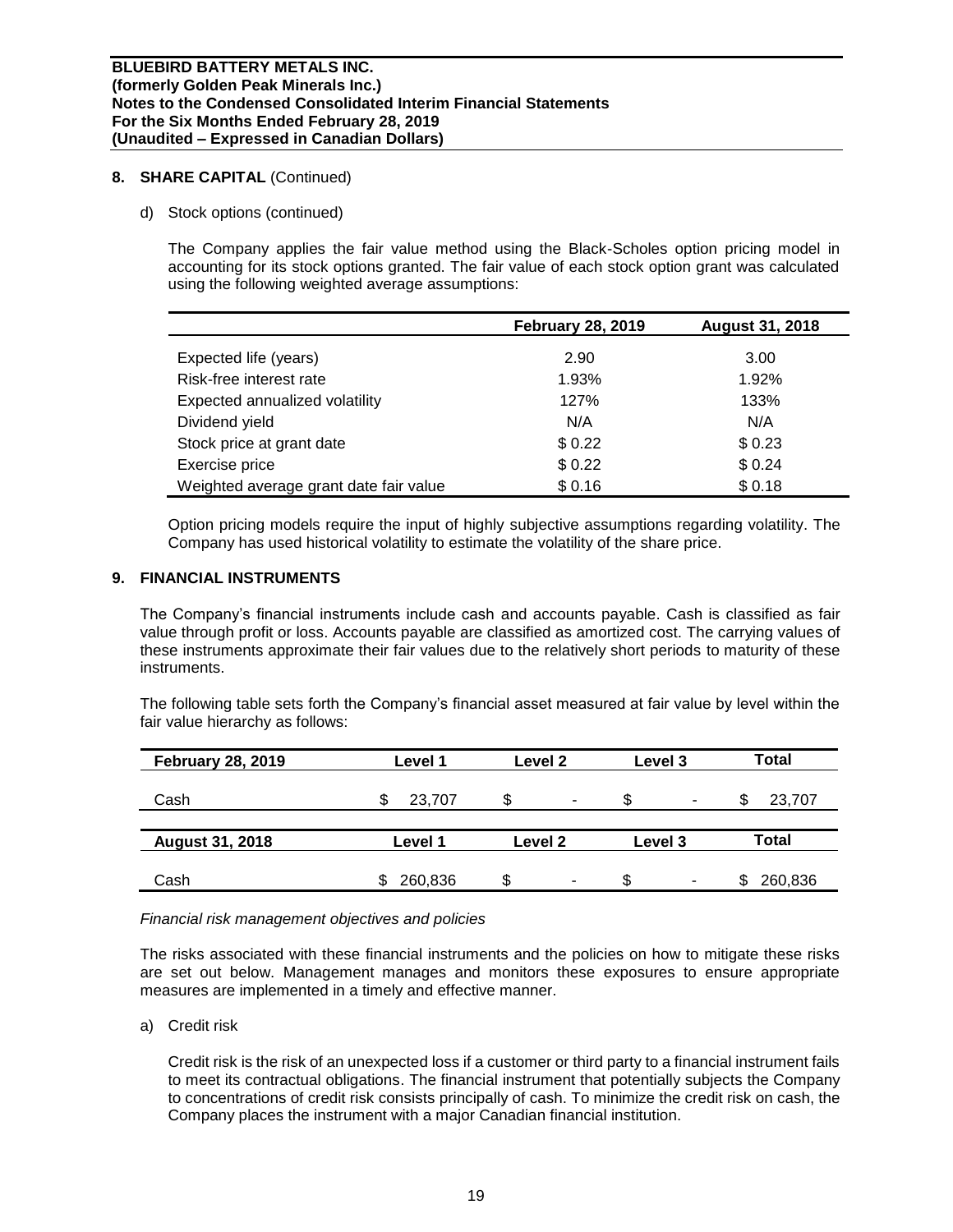#### **9. FINANCIAL INSTRUMENTS** (Continued)

b) Liquidity risk

The Company manages liquidity risk by maintaining a balance between continuity of funding and flexibility through the use of borrowings. Management closely monitors the liquidity position and expects to have adequate sources of funding to finance the Company's projects and operations. As at February 28, 2019, the Company had cash of \$23,707 (August 31, 2018 - \$260,836) to settle accounts payable and accrued liabilities of \$649,007 (August 31, 2018 - \$419,643), which fall due for payment within 30 days of February 28, 2019. All of the liabilities presented as accounts payable are due within 30 days of the reporting date.

c) Market risk

Market risk is the risk that changes in market prices, such as foreign exchange rates and interest rates, will affect the Company's income or the value of its holdings of financial instruments. The objective of market risk management is to manage and control market risk exposures within acceptable parameters, while optimizing the return on capital.

- *i) Currency risk –* Currency risk is the risk that the fair value or future cash flows will fluctuate as a result of changes in foreign exchange rates. The Company has operations in Canada and Australia and incurs operating and exploration expenditures in both currencies. The fluctuation of the Canadian dollar in relation to the Australian dollar will have an impact upon the results of the Company. A fluctuation in the exchanges rates between the Canadian and Australian dollars of 10% would result in a change to the Company's cash of \$25 and accounts payable and accrued liabilities of \$16,000. The Company does not use any techniques to mitigate currency risk.
- *ii) Interest rate risk –* The Company is exposed to interest rate risk on the variable rate of interest earned on bank deposits. The fair value interest rate risk on bank deposits is insignificant as the deposits are short-term. The Company has not entered into any derivative instruments to manage interest rate fluctuations. The Company has no interest-bearing financial liabilities.
- *iii) Other price risk –* Other price risk is the risk that the fair value or future cash flows of a financial instrument will fluctuate due to changes in market prices, other than those arising from interest rate risk. The Company does not have significant exposure to this risk.

## **10. MANAGEMENT OF CAPITAL**

The Company considers its capital to be comprised of shareholders' equity.

The Company manages the capital structure and makes adjustments to it in light of changes in economic conditions and the risk characteristics of the underlying assets. To maintain or adjust the capital structure, the Company may attempt to issue new shares. Although the Company has been successful at raising funds in the past through the issuance of share capital, it is uncertain whether it will continue this method of financing due to the current difficult market conditions.

In order to facilitate the management of its capital requirements, the Company prepares expenditure budgets that are updated as necessary depending on various factors, including successful capital deployment and general industry conditions.

Management reviews the capital structure on a regular basis to ensure that the above objectives are met. There have been no changes to the Company's approach to capital management during the six months ended February 28, 2019 or year ended August 31, 2018. The Company is not subject to externally imposed capital requirements.